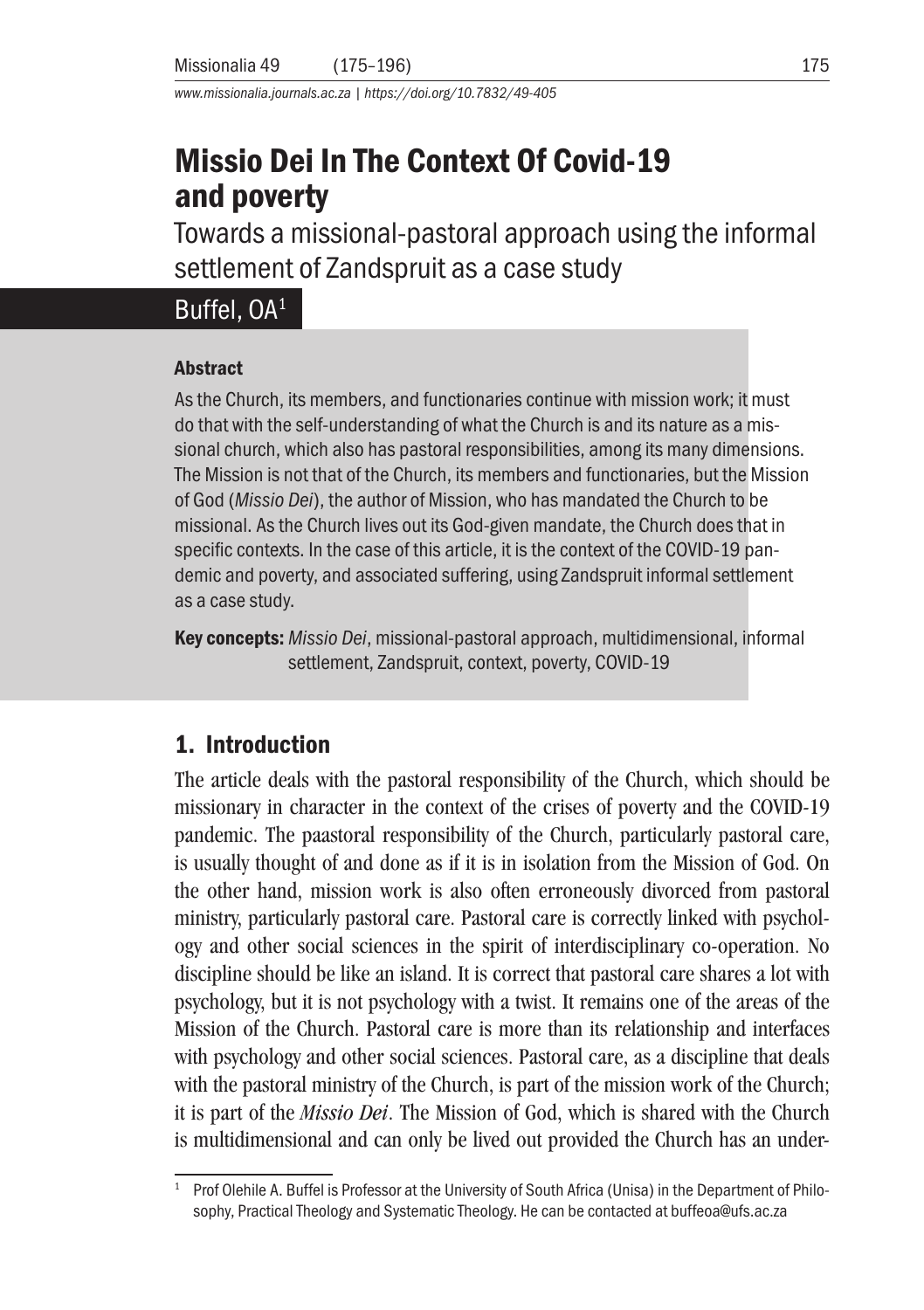standing of itself as a missional church that has been mandated by God to carry out many of its mission activities. The article proposes a missional-pastoral approach in the context of the COVID-19 pandemic and poverty in impoverished communities such as Zandspruit.

### 2. The multidimensional Mission of God and the various missional-pastoral activities

The main argument of this article is that pastors, other functionaries, church caregivers, and members involved in mutual care engage in pastoral care as part of and on behalf of the Church. It is the Church that extends pastoral services to both its members and members of the community. As the Church extends its pastoral responsibilities, it does so as a missional church attempting to be faithful to its nature as a missional church. It is part of the Church's involvement in the M*issio Dei*. The *Missio Dei* has many dimensions, and it is lived out in various areas of the ministry of the Church. However, it is mainly only the actions of preaching, praying, (liturgics) singing, teaching, and reaching out to others outside, that is, in crossing the frontiers, that are correctly regarded as part of the Mission of the Church. It is interesting to note that in David Bosch's list of what the Church is doing, pastoral ministry (pastoral care) is not included. Bosch states: "She (the Church) is also to be a worshipping presence, providing for the building-up of her members (*oikodome*) through liturgy (*leitourgia*), fellowship (*koinonia*) and teaching (*didaskalia*)" (1980:17). In the book *Witness to the World: The Christian Mission in Theological Perspective* (1980), Bosch states as he articulates the total Mission of the Church: "The most adequate formulation subsumes the total mission of the Church under the biblical concept *marturia* (*witness)*, which can be sub-divided into *kerygma* (proclamation), *koinonia* (fellowship), and *diakonia* (service)" (1980:227). Later, the concept *leitourgia* (liturgy) was added by the Willingen conference (1952), stating:

This witness is given by proclamation, fellowship and service. We should in fact add a fifth aspect, that of *leitourgia* (liturgy), that is, the encounter of the Church with her Lord (Bosch, 1980:227).

Kritzinger (2011:43) adds other dimensions of the macro-structure to the equation as he dialogues with Bevans and Schoeder, namely; reconciliation, evangelism, healing, justice, and earth-keeping. Referring to earth-keeping as a form of theological environmentalism, Bevans and Schroeder (2004:268) state: "Another example is the emergence of a new Christian theology and practice called earthkeeping, which is a unique form of theological environmentalism. All these happen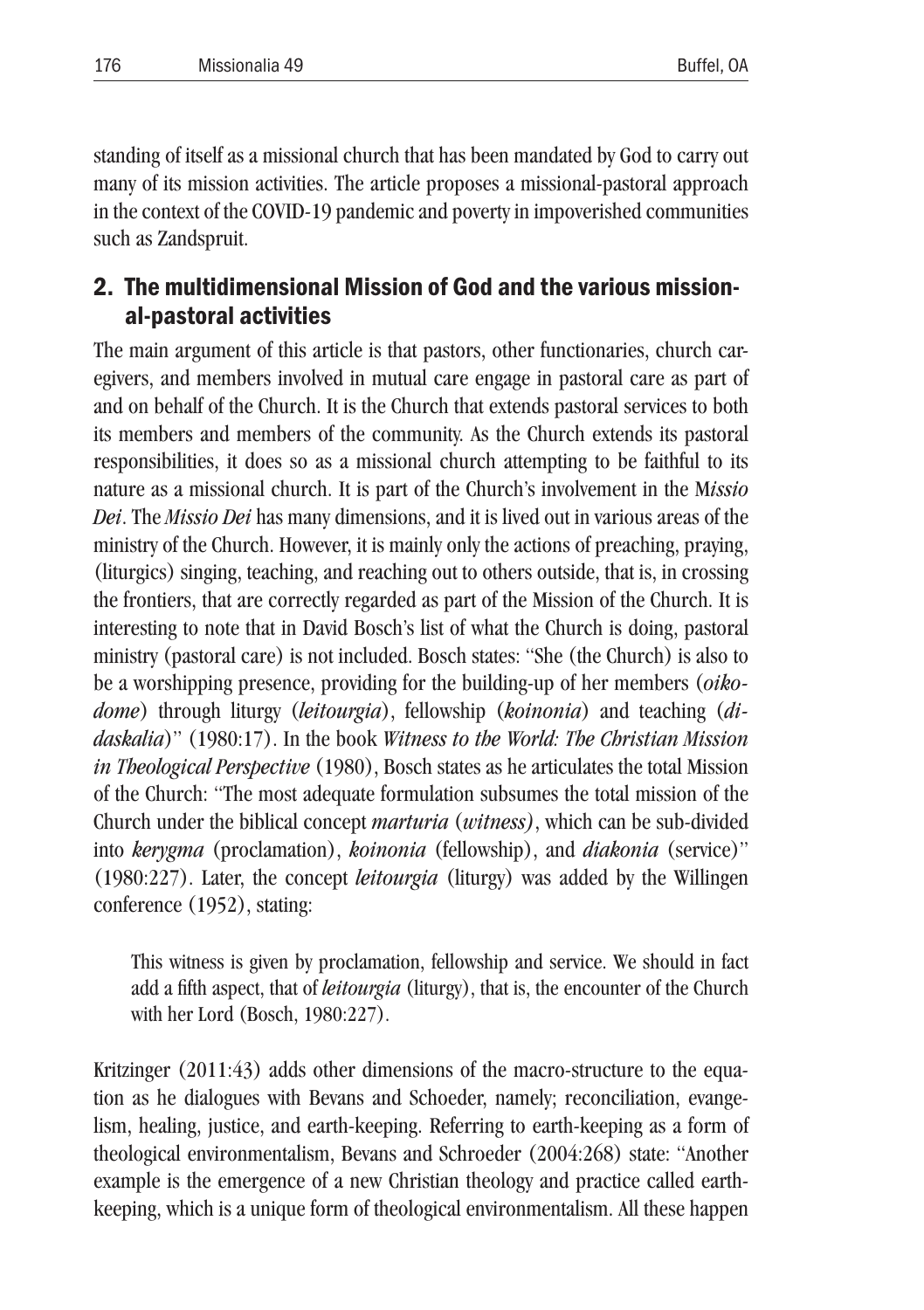to be areas of ministry that Practical Theology also deals with, including pastoral care (*which includes healing*), which should also be included in the equation.

Missiologists often avoid including other areas such as the pastoral dimension (*poimenics* or shepherding)<sup>2</sup> of the Church's ministry in the Mission of the Church, as it may sound as if they are implying that everything is Mission. They are sensitive or rather allergic to the claim that everything is Mission and therefore tantamount to proposing a dictum that "*if everything is Mission, then nothing is*" (Bosch, 1991:511). Even Bosch states: "We may therefore not call everything the church does 'mission' or 'evangelism'" (1980:17). I am not attempting to cross swords with Bosch, an intellectual and theological giant the straps of whose sandals I am not worthy to untie. However, I suggest that pastoral ministry is one of the important dimensions of the *Missio Dei*, without necessarily implying that everything is Mission and therefore turning Mission into 'nothingness.'

Pastoral ministry (*poimenics*/shepherding)<sup>3</sup> is part of a multidimensional prism, which Bosch refers to as "missionary activities" (1980:228; cf. Hiltner, 1958:15). It is often linked to healing, which is included in the list of missionary activities referred to by Kritzinger (2011:43). Some of these were at one stage regarded as classical fields of Practical Theology, and sometimes referred to as actions or operational fields (Heyns & Pieterse, 1990:16). Furthermore, it is important to note that pastoral ministry, together with evangelism, diakonia (related to development theology), proclamation (preaching), liturgics etc. are part of the sub-disciplines of Practical Theology, $4$  which according to Hiltner grapples with operations, not only of the pastor, but the whole Church, which included healing, sustaining, guiding and reconciling (Hiltner, 1958:24, 28). These are inevitably part of the *Missio Dei* in which there is human participation, not in the agent's Mission but God's Mission.

According to Bosch, all these missionary activities are like a single prism consisting of various colours (1980:228). None of the various dimensions is more important than the others or has a priority over them. They are, according to Bosch, indissolubly bound together (1980:228). The context indicates where the emphasis must be placed, and the circumstances (contexts) dictate how our witness must be communicated, based on solidarity with people for whom it is intended (Bosch, 1980:229).

It is interesting that Prof J.N.J. Kritzinger includes healing, though pastoral care (poimenics/shepherding) is avoided.<br><sup>3</sup> According to Seward Hiltner "poimenics" (shepherding) or the study of Shepherding is a term that was

used in the eighteenth and nineteenth century in relation to Pastoral Theology. (cf. Hiltner, 1958:15). 4 At that time Hiltner was referring to Practical Theology as Pastoral Theology, which he regarded as an operation-focused branch of theology (Hiltner, 1958:24). Hiltner also referred to this as Practical Theology or Operational theology (Hiltner, 1958:24).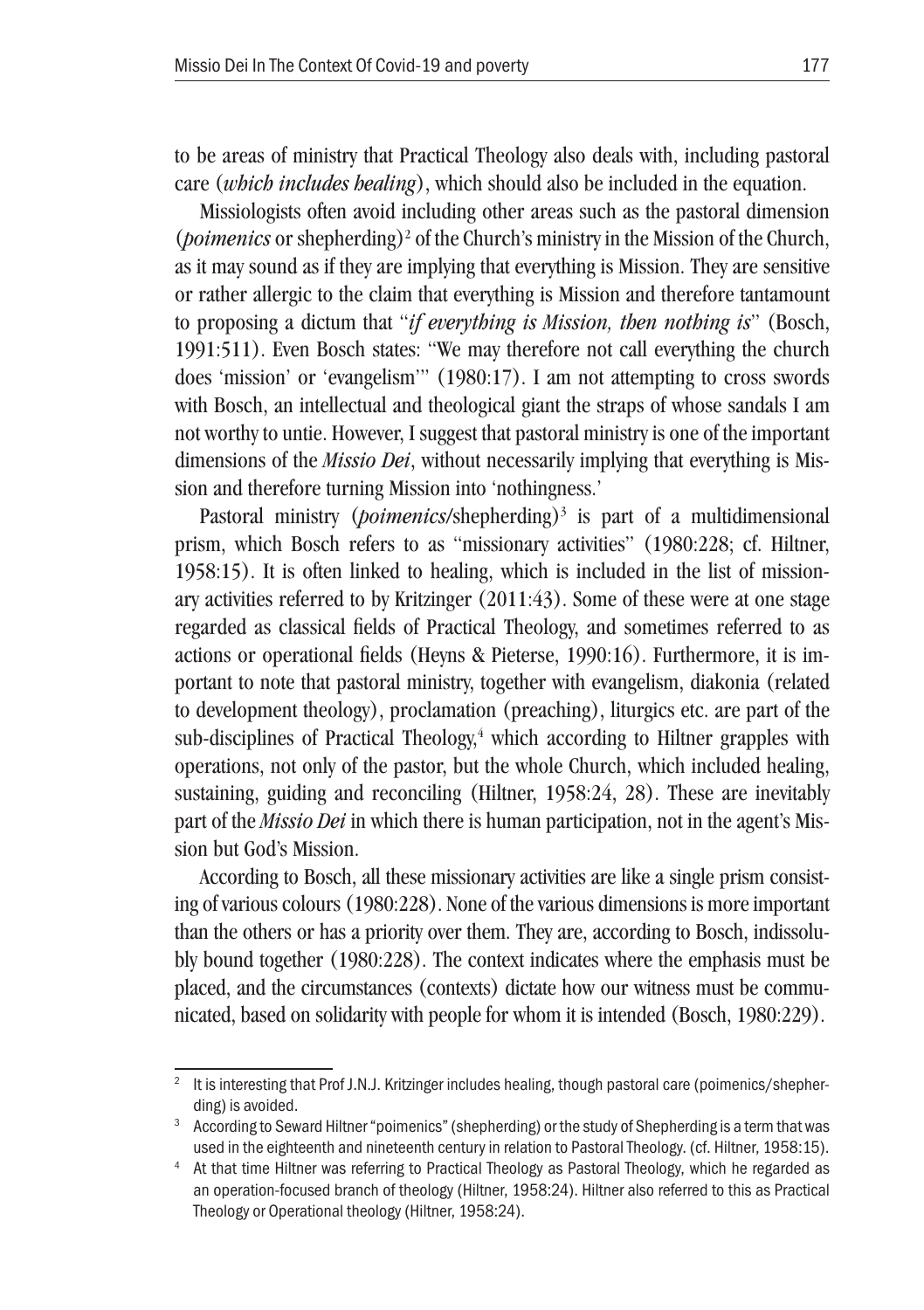In this article, it is argued that even pastoral care is part of the Mission of the Church. This does not suggest that the author subscribes to the view that everything is Mission, but to a view in which we see a church that correctly understands its identity and nature as a missionary/missional church with pastoral ministry as part of its responsibility. It is part of what Bosch refers to as:

The total task which God has set the Church for the salvation of the world. It is the task of the Church in movement, the Church that lives for others, the Church that is not only concerned with herself, that turns herself 'inside out' towards the world (1980:17).

It is a missionary church that gets involved in all the above. When the missionary church, through its functionaries or representatives, extends pastoral care, it does so in particular contexts. It is for this reason that the article makes a case for a holistic missional-pastoral approach in the context of poverty and in the context of the COVID-19 pandemic and its adverse consequences. There will be millions of people who the pandemic will impoverish. However, the pandemic in South Africa is not the cause of poverty, although there will be people who will be introduced to poverty by COVID-19, which is only exacerbating the pre-existing poverty. When the first case of the pandemic was reported on 5 March 2020, there were already millions of people living in poverty and associated unemployment and inequality. The pandemic, its consequences, and the response to the pandemic are not causing, but merely exacerbating the poverty that was already affecting millions of the people of South Africa, the majority of whom are black. As the article argues for a holistic missional-pastoral approach in the contexts of both poverty and the COVID-19 pandemic, an impoverished community of Zandspruit is used as a case study. The article outlines *Missio Dei*, which is multidimensional. One of those dimensions is the pastoral presence and responsibility of a missional church in the context of poverty and COVID-19. It also attempts to trace the pandemic's beginning, its spread to other countries, and its arrival in South Africa, a nation struggling with its economy and poverty and its rampant consequences.

### 3. Problem Statement

The article deals with the pastoral responsibilities of a missional church in the context in which millions of people are impoverished and are now facing a global health emergency that inevitably causes massive suffering for all people, particularly the poor. While the concerns of the double burden of poverty and COVID-19 relate to the whole of South Africa, an impoverished community of Zandspruit is used as a case study. The article proposes an approach referred to as a holistic missional-pastoral approach in the contexts of poverty and COVID-19.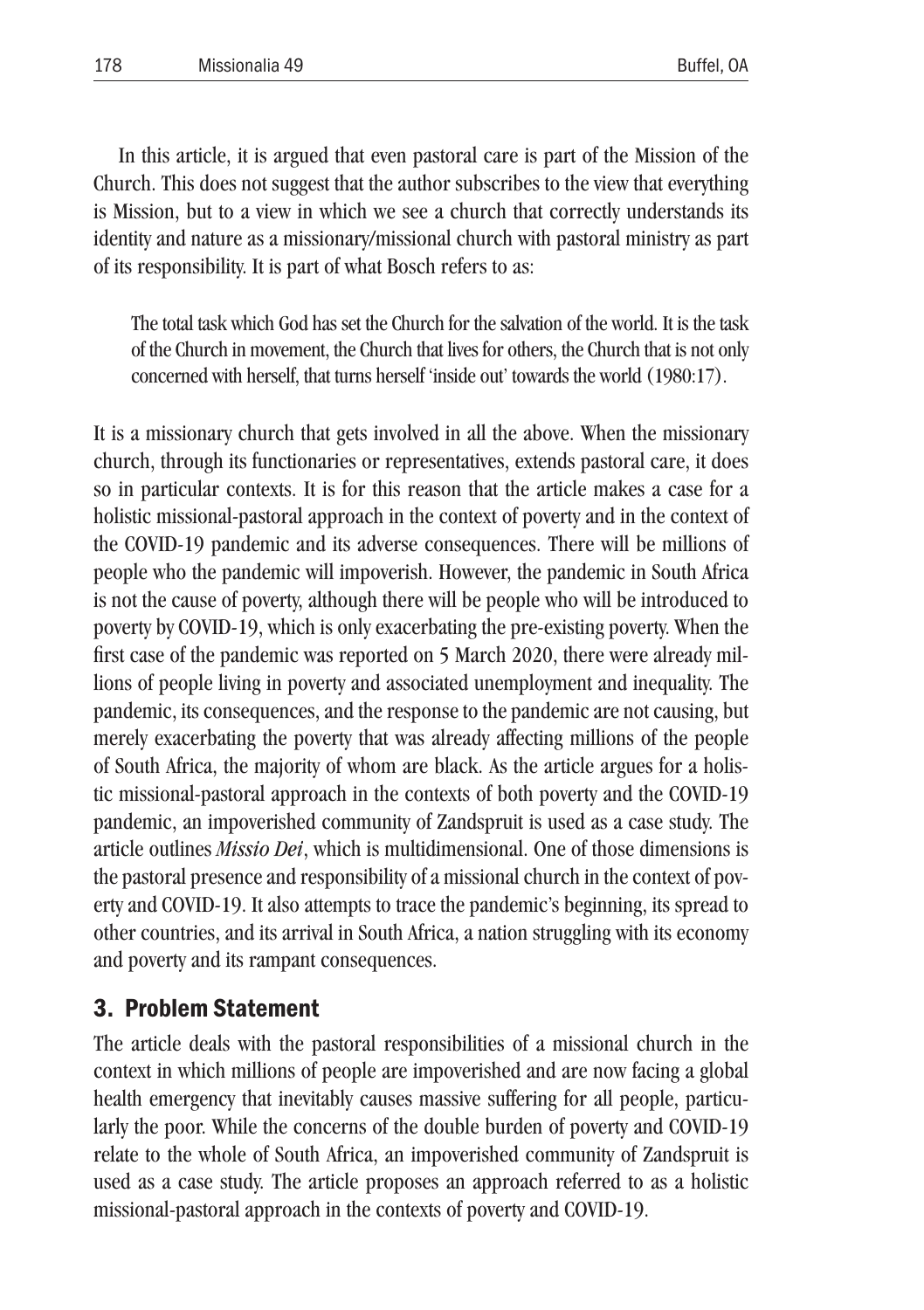The case study reflects on the real-life situation related to the socio-economic and political conditions at Zandspruit. Although Zandspruit is a unique community, it is also sharing a lot with other informal settlements, townships, and villages, which are forgotten in terms of services, infrastructure, and exclusion from the economic life of South Africa. As Du Plooy-Cilliers, Davis and Bezuidenhout (2014:178) state: "A case study is a thick and detailed description of a social phenomenon that exists in a real-world context." It is in that common scenario of Zandspruit in which the Church must live out the *Missio Dei* in all its dimensions, and the proposed holistic missional-pastoral approach must be lived out in the context of poverty and COVID-19.

#### 4. Zandspruit informal settlement as a case study of an area that requires a missional-pastoral approach

Zandspruit is an informal settlement northwest of Johannesburg, along Beyers Naude Drive in Honeydew (Johannesburg). Some even refer to it as Honeydew, although Honeydew is the formal, relatively more affluent suburb, which was formally a Whitesonly area and well-serviced in contrast to Zandspruit. It is popularly referred to as Kwa-Jack (Dlamini, 2020:9). It is a relatively unknown place, yet there are service delivery protests from time-to-time (SAPA, 2014). When there are service delivery protests in Zandspruit, in other informal settlements and other established townships, the Church is often conspicuous by its absence or apathy towards the poor. Zandspruit was established as far back as 1994, and yet it remains a poorly serviced informal settlement with no infrastructure. Like informal settlements in South Africa, Zandspruit is densely populated and inhabited by the poor members of the South African society, who stay in overcrowded shacks. In such circumstances, it is almost impossible to adhere to the lockdown regulations and health and safety protocols that were imposed under the National Disaster Management, which was declared by President Ramaphosa, and which started on 26 March 2020, following reports of several cases of COVID-19 infections, the first of which was reported on 5 March 2020. The first death case was reported on 27 March 2020 (SAPA, 2020). The main purpose of the lockdown was to bring the spread of the COVID-19 under control, that is, to flatten the curve (as it is normally expressed).

A visit to Zandspruit during the initial alert level 5 gives one the impression that, according to a report in the City Press of 19 April 2020: "the lockdown does not seem to have taken effect in Kwa-Jack, as residents of the area fondly refer to it" (Dlamini, 2020:9). Palesa Dlamini reports that every day during the lockdown period:

It is a busy day. From a distance, it looks like it is life as usual in the community in the midst of the COVID-19 coronavirus pandemic and nationwide lockdown.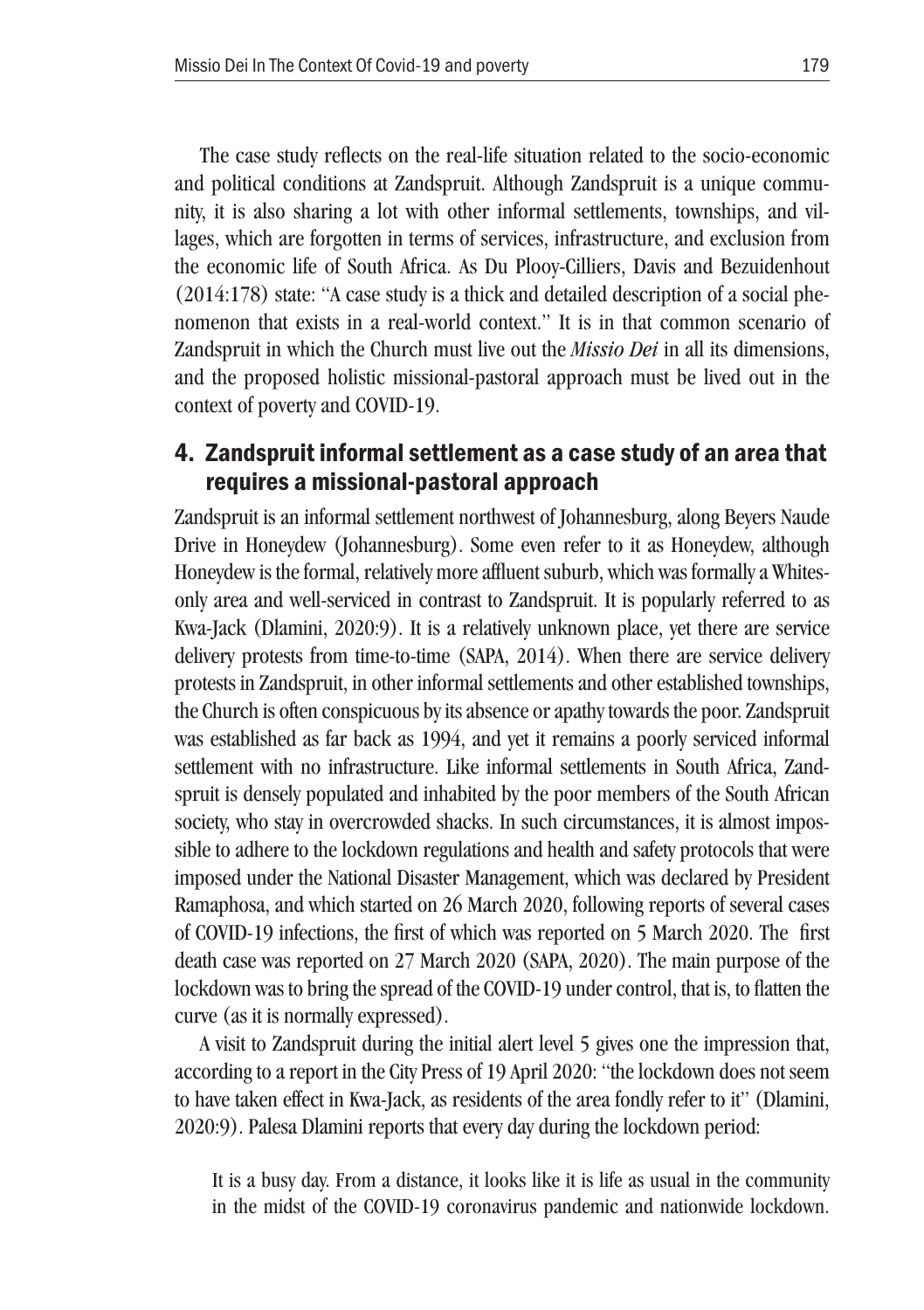But a closer look reveals the fundamental impossibilities and struggles of some communities, including this one, owning to the socio-economic realities they face (Dlamini, 2020:9).

Members of this large informal settlement (which came into being in the 1990s) live under harsh socio-economic conditions that are characterised by poverty, a fate they share with all inhabitants of informal settlements that have become a permanent feature of South Africa.

During the lockdown period, residents found it difficult to adhere to lockdown regulations. They found it difficult to stay "at home and safe." They found it difficult to put on masks and to sanitise as these are expensive for poor communities, many of whom are either employed or only had poorly paying jobs, mainly piece jobs, before the lockdown. Many of the inhabitants live on government grants. Those who are not documented and are without identity documents have no income at all; hence, the masks and sanitisers are a luxury they cannot afford. They cannot even practice regular handwashing as water is also a scarce basic commodity. Most importantly, they cannot even practice social distancing due to the small, overcrowded shacks they are staying in.

In an interview with Palesa Dlamini, one of the residents, Dallas Zulu, a 36-yearold father of three, said:

We are told to social distance and stay 2 metres away from each other, but our shacks are right on top of each other... A person in this area is more isolated when on the street than when indoors because we are crammed in one shack. With more than five of us in a shack, how is 1 metre or 2 metres apart possible? Even if we want to isolate... how can we do so? (Dlamini, 2020:9).

Due to the lockdown regulations, Mr Zulu was not able to put food on the table as he could not continue with the piece jobs such as painting or gardening that he usually performed. As a result, he had lost his income, and due to lockdown and its regulations, he was unable to make any plans to feed his family of five.

Another resident of Zandspruit, Ms Carol Selepe, a mother of four who was six months pregnant, says:

I tried this lockdown thing; it is impossible to avoid people... I am doing laundry right now. For me to get water, I must walk a bit of distance in these tiny congested passages, where I will definitely bump into different people... I will then get to the tap that we all share… all of us, more than 100 of us on this side. So please tell me how this is supposed to work for us? (Dlamini, 2020:9).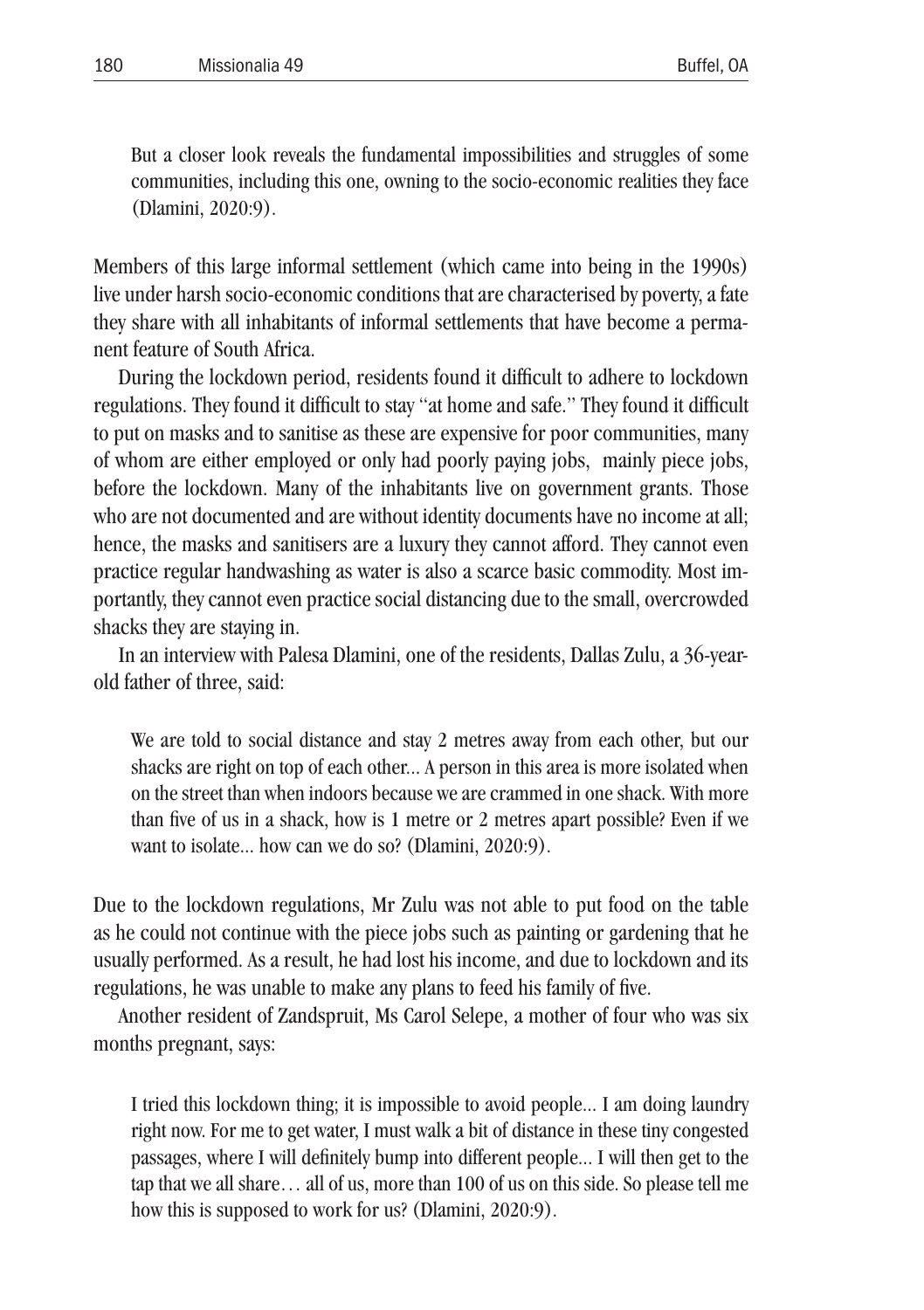Carol Selepe is mother who shares a shack with four children, the eldest of whom is a 13 year old boy, and when she takes a bath, she faces the uncomfortable issue of having to:

Ask my children to go outside when I need a bath... What else can I do? I can't take a bath in front of him (13-year-old boy). And obviously, children will not just sit at the doorstep and wait; they will walk around and will more likely find their friends and end up roaming the streets. That is our life. People look at us and think we are idiots who are living life as usual. We live this way because the struggles we are facing do not disappear just because of corona. We still live in shacks that are adjoined and that we share with more people; we still have one tap that we all have to share as a community, and we cannot run away from that (Dlamini, 2020:9).

Other complications in Zandspruit and other similar informal settlements are the use of communal taps shared by hundreds of people and communal toilets that many people also share. In such residential areas, you see, smell and touch poverty and hunger. Zandspruit is just one of the many densely populated informal settlements where the COVID-19 pandemic hit the hardest due to the pre-existing conditions of poverty (*epidemic of poverty*), that the pandemic itself exacerbates.

These are communities that are not only forgotten by politicians but by churches as well. Whenever there are service delivery protests, you hardly see the churches supporting them. The churches, which are supposed to have a self-understanding of their missional nature and its pastoral responsibilities, do not seem to care about the plight of impoverished communities, especially with regards to transforming the socio-economic and political structures in which poverty is embedded. At best, they offer charity, which includes soup kitchens and donations of old, unwanted clothes, welcome as these may be to those who have nothing.

### 5. The broader context of poverty and in South Africa

Zandspruit, and other impoverished communities in informal settlements, townships, and rural villages are part of the broader context of poverty rife in South Africa and other parts of the world. Poverty is a global reality. It is global epidemic, according to Crais (cf. 2011:1). In that global context, Crais could as well have been writing about poverty in South Africa and communities such as Zandspruit when he says, in very dramatic terms:

To witness kith and kin dying of poverty is the worst humiliation. We are at our weakest, at our most powerless and vulnerable, when we cannot help those for whom we care to attain food, water, and shelter necessary for survival. There is a sense of injustice and of abject failure when children perish from malnutrition and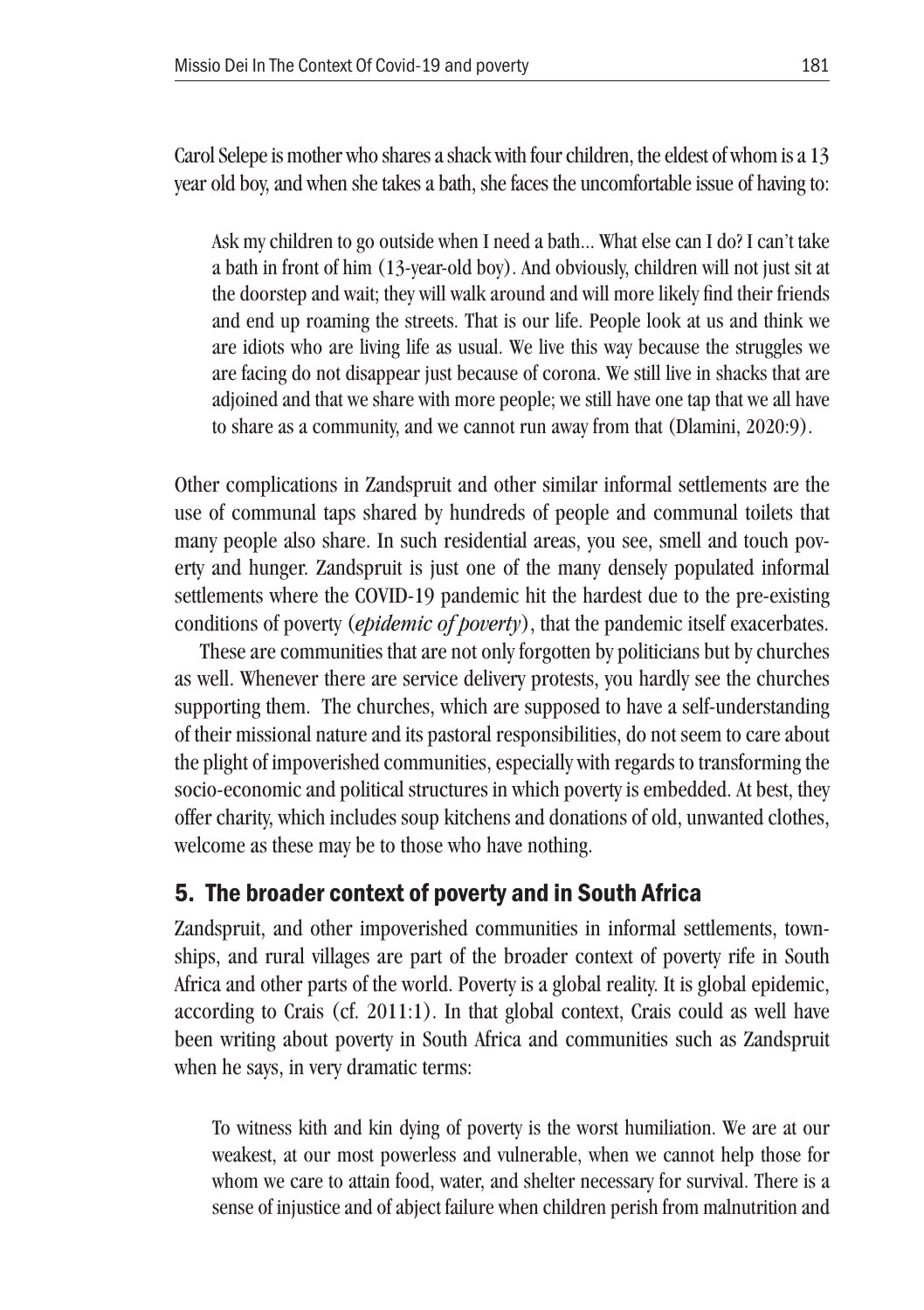disease, or when the old, the sick, and the innocent are left behind on roads and paths leading away from epochal violence and crisis (Crais, 2011:1).

Indeed, poverty is violence, institutionalised violence, that the missional Church must deal with and confront. Crais writes in the global context that we live in a planet of extraordinary poverty and inequality: "Where there is a wide gap between the 'haves' and the 'have nots...'. More and more people currently live lives of poverty and destitution than at any other point in human history" (2011:1). This is no exaggeration: in both the global and South African contexts, the rich have been becoming richer and the poor becoming poorer. The consequences are too ghastly to contemplate with the double blow of the global COVID-19 pandemic and the global epidemic of poverty.

Michael Smith refers to a recent World Bank Report, which paints a desperate picture of poverty and inequality in South Africa (Smith, 2018:ix). Turok cites a World Bank Report that underlines poverty and inequality in South Africa: "South Africa is not only the most unequal country in the world, but inequality has increased since the end of apartheid in 1994" (2018:4). According to Turok, poverty, together with inequality and unemployment, are the critical social problems of South Africa that South Africans must stop being polite about (2018:3). Smith says that poverty levels are unsustainably high in South Africa. This poverty is associated with unemployment. In the World Bank Report, it is identified as a key challenge for the South African economy, which at one stage was at a whopping 27.7% (in 2017). According to the Statistics South Africa Media release of 1 June 2021, the official unemployment rate stood at 32.6% (Statistics South Africa, 2021). As for the second quarter, the unemployment rate has risen to 34.4% (Maluleke, 2021). By the end of the crisis created by the COVID-19 pandemic, it will be far worse. In 2018, Smith said that it is estimated that 76% of South Africans could face an imminent threat of falling below the poverty line (2018:ix; Turok, 2018:4). As a result of this poverty, millions of people do not have food, healthcare, decent sanitation, and other essentials of a dignified life (Smith, 2018:ix). These are commodities, amenities, facilities and services that are basic, but very scarce in Zandspruit and other informal settlements and townships. This was the case before the COVID-19 pandemic, and things are like to worsen in the foreseeable future.

Unfortunately, the prevalence of poverty did not end with the end of apartheid and the dawn of a new South Africa. In fact, in many cases, poverty and inequality became worse over the years. Smith says that the democratic era has witnessed widening inequality, with South Africa turning out to be one of the most unequal countries globally (Smith, 2018:ix). The Gini coefficient, the measure by which poverty is gauged, hovers between 0.63 and 0.68 since 2010 (Smith, 2018:ix). Citing the World Bank Report of 2018, Turok also provides the shocking, sobering statistics: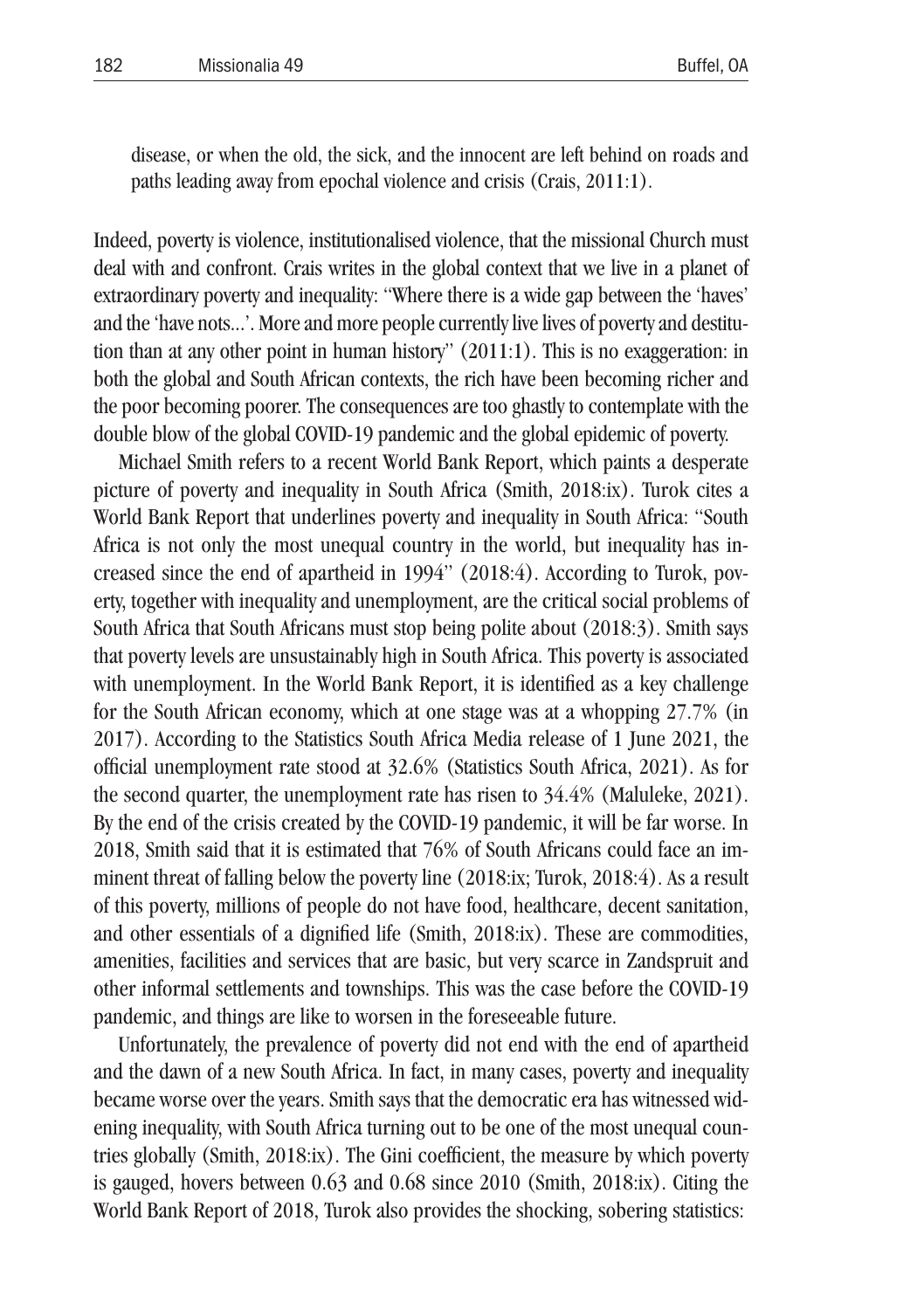The top percentile of households had 70.9% of the wealth, and the bottom 60% with 7.0% richer households are almost ten times wealthier than poor households. What is striking is that ownership of financial assets features prominently among the factors that influence wealth inequality (Turok, 2018:4; cf. Smith, 2018:ix).

Behind these statistics, there are poor people and massive suffering due to the poverty entrenched in the country's socio-economic structures. Smith points out that a recent report confirmed that the economy's structure has largely remained intact since the apartheid era (2018:x; Turok, 2018:3). According to Smith, the poor continue to suffer and become poorer while the rich are becoming more prosperous and richer (2018:ix). It is, therefore, not surprising that South Africa has over the years seen the frustration of the poor masses whose dreams of a better South Africa are being shattered daily. The extension of economic justice remains elusive for the poor masses of South Africa. According to Ngcukaitobi, many of the promises that are contained in the Constitution remain "a hollow hope" in the context in which the climate of economic exclusion and political marginalisation continues (Ngcukaitobi, 2018:1). Ngcukaitobi argues in the context of a world-acclaimed Constitution, which stands as a monument and a model in the world and mandates the state to facilitate economic justice (2018:1). To millions of South Africans who remain poor, the promises of a new South Africa as entrenched in the Constitution and which are made before all elections have not delivered a "better life for all" as promised. Communities such as Zandspruit and many others remain on the margins of economic justice. When a pandemic like COVID-19 hits, it exacerbates a situation that is already dire and desperate.

Currently, the excuse is that the whole South African economy and other world economies are not doing well. This is an excuse that is difficult to accept as billions of Rands have been wasted and, in many cases, stolen from government Departments and State-Owned Enterprises (SOEs). In an open letter to Members of Parliament, the late Prof Ben Turok, a former member of Parliament, wrote:

The reports of the Auditor-General, the Zondo Commission, and many other reliable sources have revealed the scale of wrongdoing throughout the public sector. There has been outright theft, inflated tenders, wrongful expenditure and many other distortions. Let the Treasury and other relevant branches of government seriously initiate action to recover these billions, and that will be a good start (Turok, 2019:19).

Had that voice been listened to and the billions recovered, those billions would have been used to stimulate the economy, particularly parts of the economy that create jobs and reduce inequality. That voice and many others have not been lis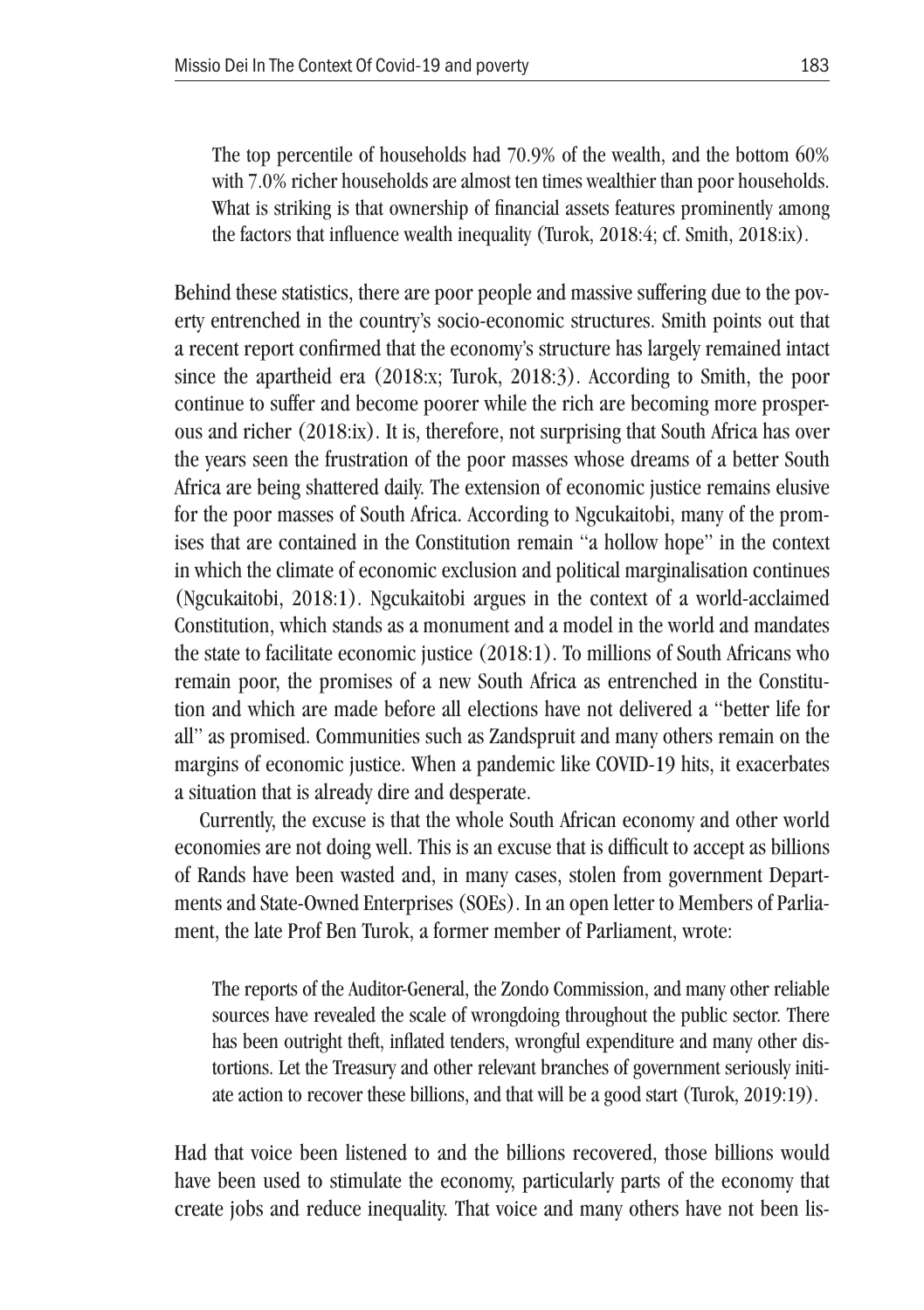tened to, and poverty persists, with serious consequences for the poor communities such as Zandspruit. The COVID-19 pandemic has demonstrated the worsening levels of poverty and inequality in South Africa. It is that context where we need the missional-pastoral approach on the part of the Church.

#### 6. The beginning and the spread of the COVID-19 pandemic

According to an article in the medical journal, *The Lancet,* authored by Chen, Zhou,Dong, Qu, Gong, and Han (2020), since 8 December 2019, there were several cases of pneumonia of unknown aetiology that were reported in Wuhan, Hubei Province, People's Republic of China (Chen *et al.,* 2020:507; cf. Velavan & Meyer, 2020:278). Cases continued to increase rapidly to levels of a pandemic. This pandemic, which is now a global crisis, started in Wuhan City, China. On 31 December 2019, the World Health Organisation (WHO) was made aware of several cases of respiratory illnesses of unknown aetiology that emerged from Wuhan (Chung *et al.,* 2020:202; Guan *et al.,* 2020:2; Guarner, 2020:420). The illness was pneumonia, referred to as novel coronavirus (2019-nCov)-infected pneumonia (NCIP) (Wang *et al.,* 2020:1061; Holshue *et al.,* 2020:929; Chen *et al.,* 2020:507).

The associated clinical presentations resembled viral pneumonia and manifested fever, cough and dyspnoea (*difficulty in breathing*) (Chung *et al.,* 2020:202; Guan *et al.,* 2020:3). As of 30 January 2020, the WHO declared the outbreak a global health emergency, that is, Public Health Emergency of International Concern (Chung *et al.,* 2020:202; Gilbert *et al.,* 2020:871). On 11 February 2020, the virus, which was initially referred to as the novel coronavirus 2019 (2019-nCoV), was given the official name COVID-19 by the WHO (Guarner, 2020:421).

The preliminary epidemiological investigation revealed that most patients were frequent visitors to the Huanan Seafood Wholesale Market (Chung *et al.,* 2020:203; Holshue, 2020:929). According to Chen *et al.,* most of the patients worked at or lived around the local Huanan Seafood Wholesale Market, where live animals were also on sale (Chen *et al.,* 2020:507). The cause of the illness was attributed to coronavirus, which was temporarily named 2019 Novel Coronavirus (2019-nCov). The outbreak that started in Wuhan became a global crisis. It rapidly spread to other areas within Wuhan and China and later other countries to the extent that it was declared a global health emergency by WHO (Chung *et al.,* 2020:202; Wang *et al.,* 2020:1062). The 2019-nCov has close similarities with bat coronaviruses, and it was postulated that bats are the primary sources (Wang *et al.,* 2020:1062). The source was initially thought to be transmitted from wild animals to human beings, particularly those who had a history of exposure to the Huanan Seafood Wholesale Market. However, epidemiologic evidence was soon discovered that indicated person-person transmissions (Wang *et al.,* 2020:1062; Holshue *et al*., 2020).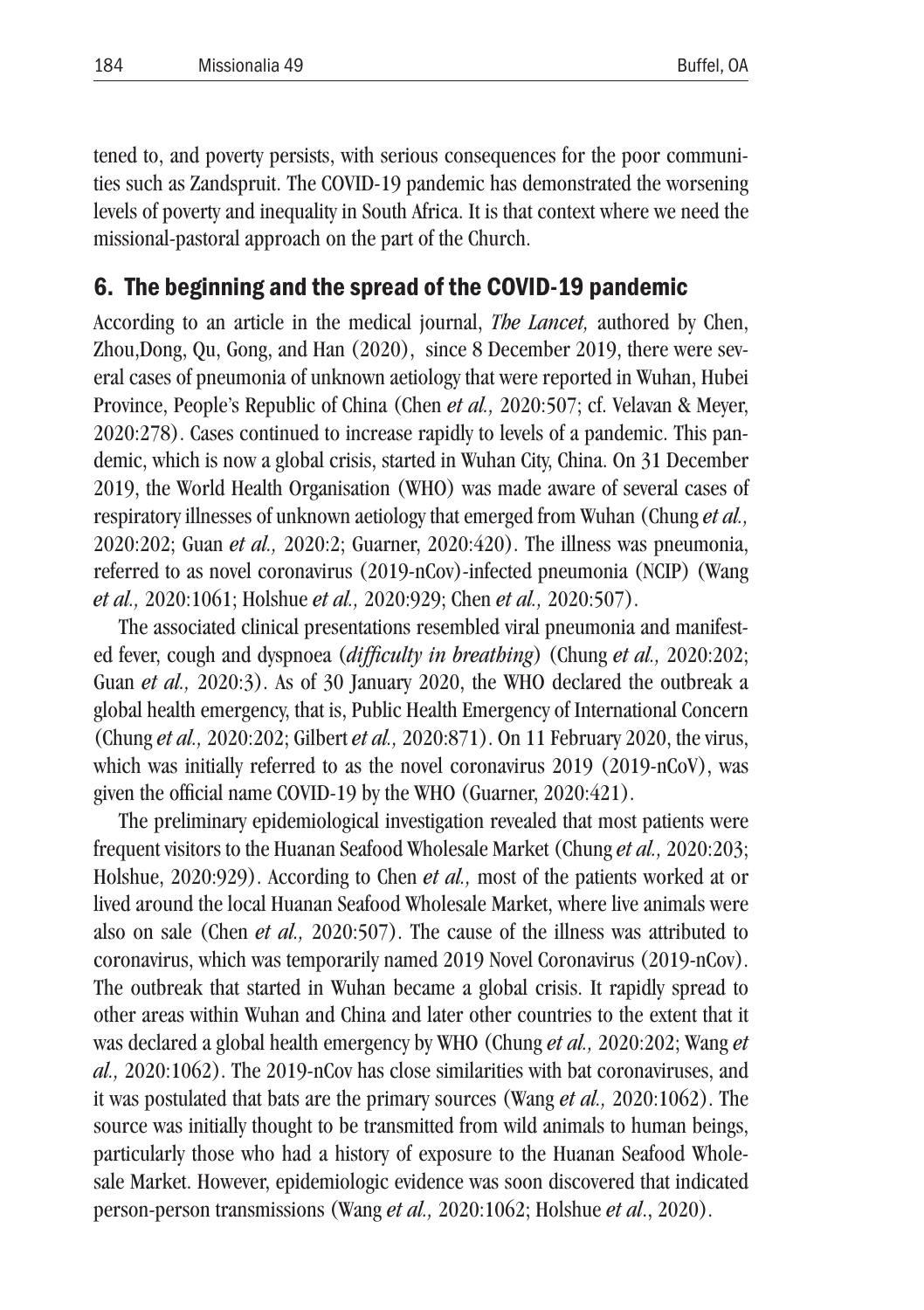The presented clinical symptoms included fever, non-productive cough, dyspnea, myalgia, fatigue, shortness of breath, headache, and chest pains (Wang *et al.,* 2020:1062; Guan *et al.,* 2020:3; Chen *et al.,* 2020:509; Guarner, 2020:420).

There is no specific treatment for the coronavirus infection except for meticulous supportive care (Wang *et al.,* 2020:1068). The current approach focuses on the following (Wang *et al.,* 2020:1068; Guan *et al.,* 2020:11):

- Controlling the spread and the source of the infection;
- Use of personal protection equipment (PPE) to reduce the risk of transmission;
- Early diagnosis:
- Early isolation and quarantine;
- Supportive treatments for affected patients.

Patients who became severely ill had underlying diseases such as cardiovascular diseases and diabetes (Chen *et al.,* 2020:512). As for old age (60 and older), obesity, and those associated with comorbidities led to increased fatalities (Chen *et al.,* 2020:512).

Having started in China, and rapidly spreading to other countries, the first case in the United States was reported on 20 January 2020 (Holshue, 2020:929). This was the case of a man who returned from Wuhan, China, to Washington on 15 January 2020 (Holshue, 2020:929). From there, the pandemic rapidly spread to other continents and ultimately landed in Africa, with the first case reported in Egypt on 14 February 2020 (Gilbert *et al.,* 2020:871; cf. Nkengasong & Mankoula, 2020:871). The first case in South Africa was reported on 5 March 2020, and the first case of death was reported on 27 March 2020. It is important to remember that China is an important commercial partner of many African countries, resulting in large travel volumes through which COVID-19 could reach the continent, particularly Egypt, Algeria, and South Africa, with the highest importation risks (Gilbert, 2020:871; Nkengasong & Mankoula, 2020:841). African countries remain particularly vulnerable and South Africa, with densely-populated black townships, informal settlements and rural villages, is extremely vulnerable. This situation is made worse by fragile healthcare systems in Africa, including South Africa. Although it has world-class health facilities for the middle class and the rich, it has weak health systems for impoverished communities. This is the fate that South Africa shares with many other sub-Saharan countries with a fragile health system (cf. Velaven & Meyer, 2020:279). These are communities where the missional Church must be present and where the Church must be prophetically and pastorally active in caring and pastoral ways.

### 7. Missio Dei and Pastoral responsibility

Mission is what the Church is all about. Mission is what Christian life is all about. I agree with Saayman, who postulates that Mission is, broadly speaking, "the overarching di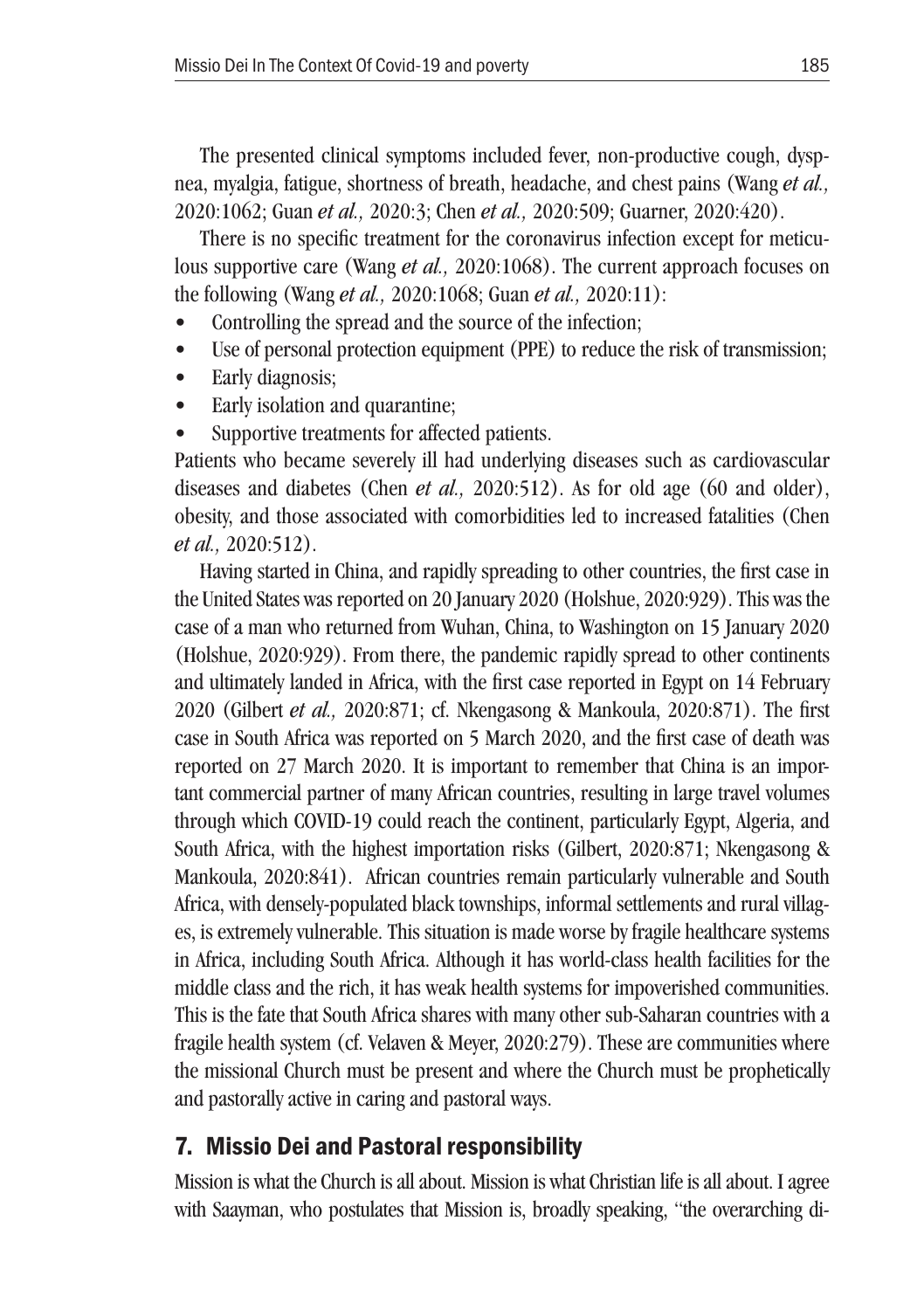mension of Christian life in the world, what is widely known as *Missio Dei*" (2013:134). Mission does not only have to do with what the Church does in mission fields or as it reaches beyond the frontiers. It has to do with its identity and its engagement in and with the world in specific contexts. Most importantly, Mission must start with the understanding that Mission is God's Mission, it is *Missio Dei.* It is not the Mission of witnesses or agents who are involved in mission work. They are merely agents or instruments that God uses in His work in the Church and society. Acknowledging the centrality of God in the Church and Mission and the importance of the self-understanding of the Church, Roxburgh and Boren point out that the Church is God's missionary (2009:45). They proceed to say: "There is no participation in Christ without participation in God's mission" (Roxburgh & Boren, 2009:45). Without engaging in semantics, my view is that the Church by its nature is missional, as it shares in and participates in the *Missio Dei*, not just in the context of North America and Europe, but also (and especially) in the context of the developing world (South Africa). Dames raises an extremely valid point when he says that the Church's calling must be missional in its 'calling and response' (2008:55). This is a response to realities in which God's people live, including socio-economic and political realities. In agreement with Saayman, there is not much difference between missional and missionary (2010:9). The two words relate to the *Missio Dei* and to the nature of the Church as a mission-oriented church. One agrees with Saayman that both terms are meant to refer fundamentally to the *Mission-Dei*, even though they are not necessarily synonyms (2010:13). The concern of Saayman is that the term missional, which was first used in the North Atlantic context in the 1990s, should not be transplanted lock, stock and barrel as it is (Saayman, 2010:14). Due consideration must be given to context. I would argue that even the term missionary was transplanted from the West, North America, and Europe from where missionaries were sent. In fact, the whole Christian theology came from the West, and all we must do is pay serious attention to contextualisation.

The ancient, outdated, one-dimensional understanding of Mission is that the Mission of the Church is only about "sending the church to do mission to all nations." It was as if Mission was confined to work among the 'not-yet-Christians' (Bosch, 1980:14). Once a church has been established, it is no longer involved in Mission. However, that need not be the case. Bosch correctly points out this erroneous and mainly geographic understanding of Mission: "Mission was something we did in far-off, pagan countries" (1980:12). 5 I concur with Bosch that this is not the only feature of the existence of the Church (1980:17).

<sup>5</sup> Prof David Bosch was making this point in the context of making a distinction between Mission (far and abroad) and Evangelism, with the latter having to do with something for our environment. There were others like Hendrik Kraemer and Johannes Hoekendijk, who according to Bosch, pleaded for an interpretation of mission and evangelism as synonymous or interchangeable (see. Bosch, 1980:13, 14).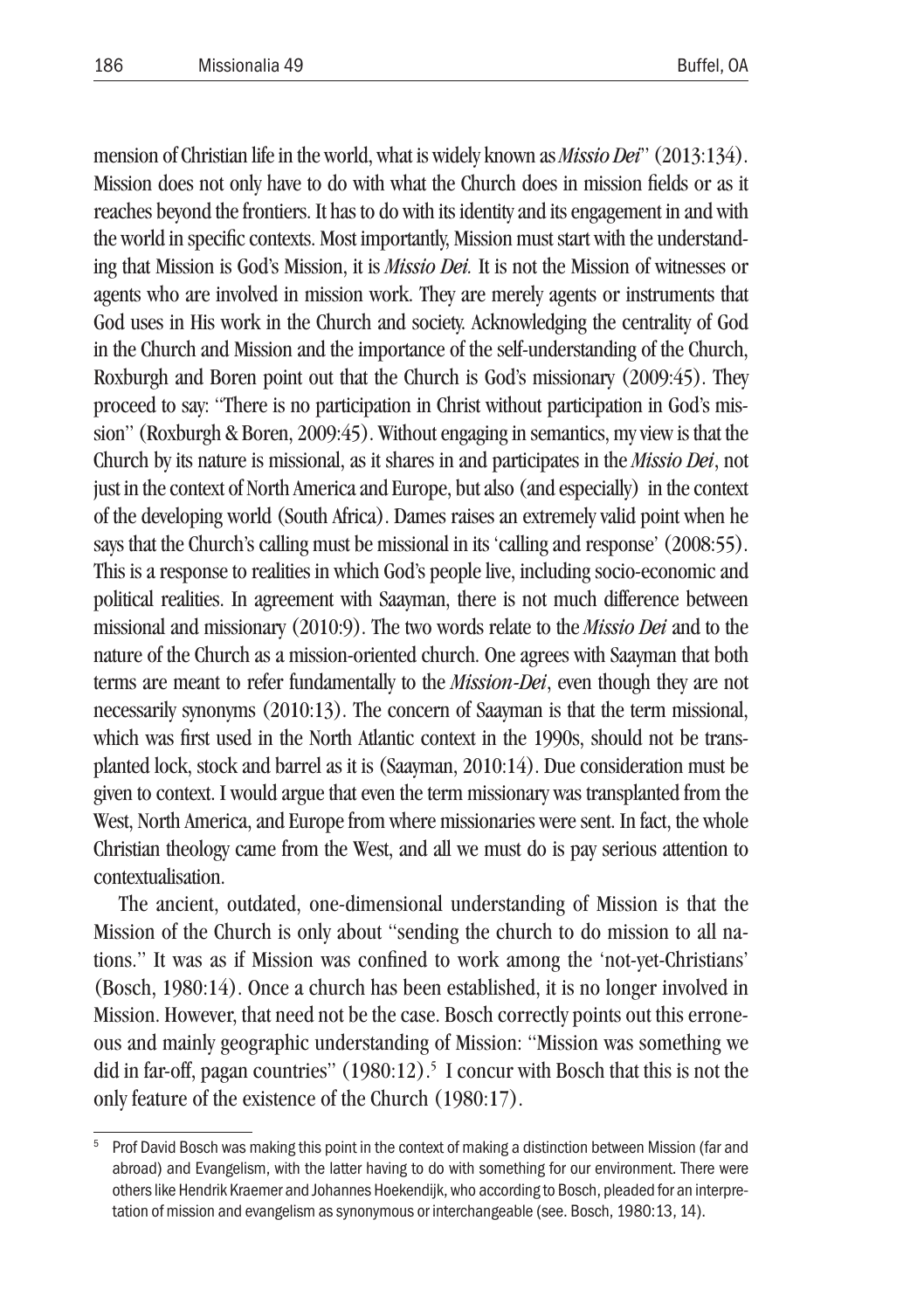Many churches, including the Lutheran Church and its various formations, use the word Mission only when they refer to the efforts of the Church to reach out to others who are outside the Church. Mission focuses only on efforts of the Church to increase its membership, or some occasions to do charity work. From time to time, mission festivals are held with the focus on the following:

- 1. Remembering those who did mission work amongst indigenous people who were "heathens" and are now members of an established church. Remembering the good old days of missionaries and mission work in far off countries.
- 2. Encouraging members of established churches to go out and do mission work by reaching out to others to make them Christians. This is always in terms of the Church growing in numbers. However, spiritual growth is usually not seen as part of the Mission of the Church. Neither is the pastoral presence and ministry of the Church regarded as part of the Mission of the Church.

At such mission festivals, guest speakers are invited to preach, and most of them remind members of the work of the Mission Societies and encourage members to reach out to others who are out there and to strive towards church growth in terms of statistics. The favourite biblical texts are Matthew 28:18-20; Matthew 7:13-16, and Acts 1:7-8. 6 The application of these texts is often directed towards others out there who must be brought into the Church. Nothing is wrong with this, but the missional nature of the Church is far deeper and extends way beyond this. Efforts are seldom made to re-examine its understanding of what the Church is, that is, its own ecclesiological self-understanding and the implications thereof. According to Kirk, the Church's self-understanding and its sense of identity (its ecclesiology) are inherently bound up with its call to share and live out the Gospel of Jesus to the ends of the earth and end of time (Kirk, 1999:30).

In one of the Lutheran churches, this being the Evangelical Lutheran Church in Southern Africa (ELCSA), within the Central Diocese, there are four established circuits that are regarded and treated as such. However, there is a fifth circuit, which is referred to as the Mission Circuit (Southern Circuit in the Vaal area) because it is relatively new due to the re-demarcation of borders and the limited numbers. It is also regarded as a Mission circuit because it cannot yet meet its financial obligations to the Diocese. The Mission Circuit is treated differently from other Circuits and is led by an Interim Circuit Leader instead of a Dean like other Circuits. This is a structural misunderstanding or, at best, a one-sided understanding of what Mission is and presents a severely limited focus on the Mission of the Church. As Roxburgh and Boren (2009:10) point out: "Churches had lost touch with the way biblical

These classical mission texts are included in the lectionary, ELCSA ALMANAC in pages of readings for special occasions (see ELCSA ALMANAC, 2020).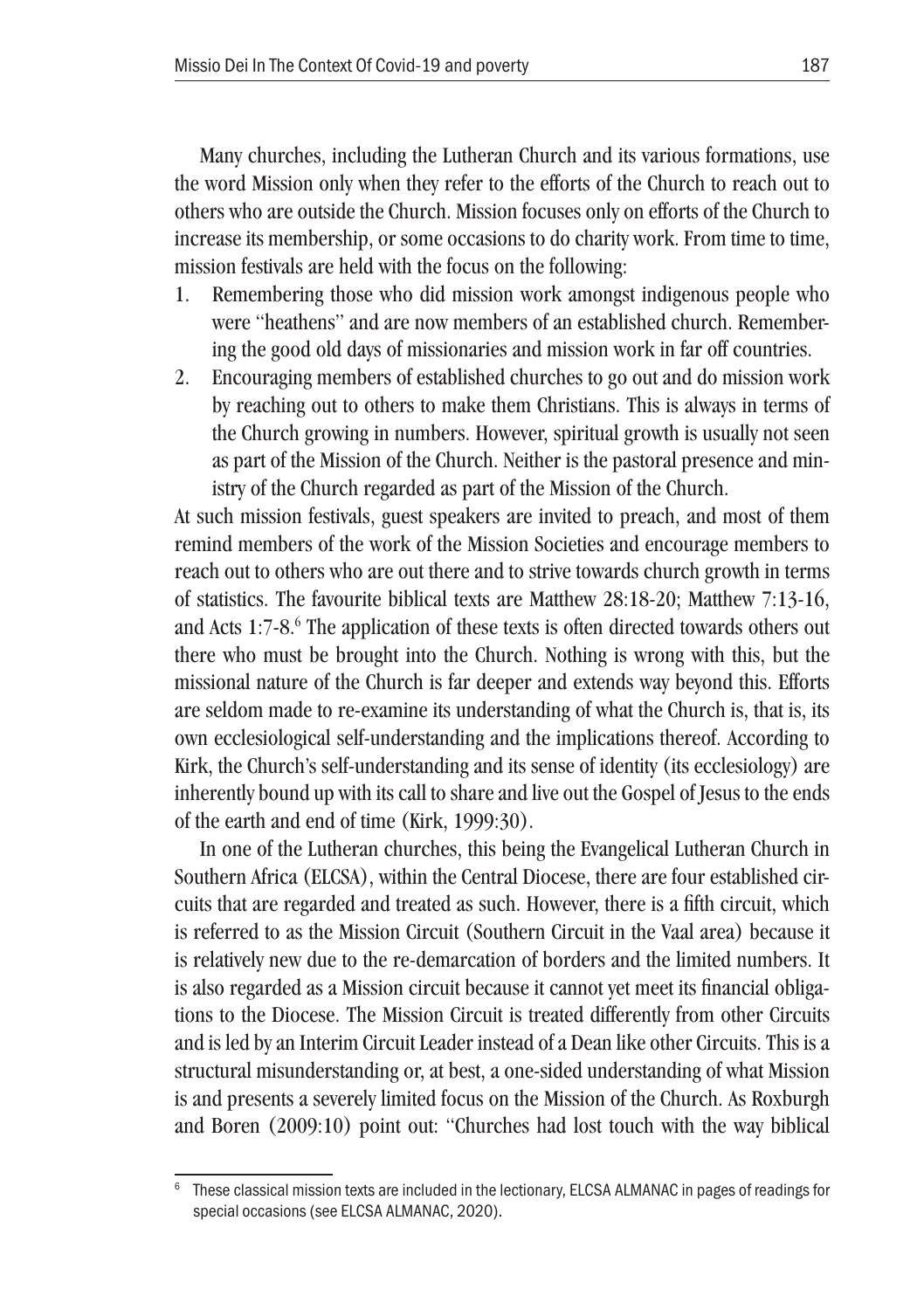texts spoke of God's mission in and for the world."7 The above are indeed part of the Mission of the Church, but the concept of Mission that we see here is quite limited. There is more to the Mission of the Church than increasing the number of church-goers. There is more to Mission than "crossing the frontiers towards the world" (cf. Bosch, 1980:17). Except to argue that Mission has to do with what the Church is, its nature and character, thus making it missional, it is not the intention of this article to fully engage at this stage with the theology and history of Mission, which is fully explored in other publications, particularly the work of David Bosch, *Witness to the World: The Christian Mission in Theological Perspective* (1980) and a 'truly magisterial'8 book, *Transforming Mission* (1991), which according to Niemandt (2011) has not yet reached its sell-by-date. The relevance of Bosch's book, in my opinion, cuts across all disciplines of theology and not only missiology, and is relevant for the contemporary Church. 9 The main argument of this article is that the Church is a missional institution that is involved in manifold ministries, including pastoral ministry. This pastoral engagement happens in various contexts, and in the context of this article, the missional-pastoral engagement occurs in the context of poverty and the context of the COVID-19 pandemic.

#### 8. What is Missio Dei?

Willem Saayman defines Mission as the *Missio Dei*, the great Mission of the triune God in the world (1997:5). He regards Luke 4:18-21, the Messianic vocation of Jesus of Nazareth, as fundamental to his understanding of Mission and the most comprehensive and satisfying paradigm for *Missio Dei* (Saayman, 1997:5; cf. Saayman, 2013:134). Some even say that this text is a manifesto outlining the *Missio Dei* as embodied in Jesus Christ. One agrees with Saayman that the comprehensiveness and the all-encompassing Mission is illustrated by the range of activities of the Spirit-filled Servant of God, which includes the following: preaching good news to the poor, proclaiming liberty to the captives, restoring sight to the blind, setting free the oppressed (Saayman, 1997:5; cf. Bosch, 1980:17). These range of activities of the Spirit-filled activities of Jesus explicitly imply the pastoral presence and actions of Jesus, who, throughout his ministry and particularly towards the cross, in the farewell discourse, shared his Mission with his disciples (followers). Jesus

The two authors were writing in the context of churches in North Africa and the formation of the Gospel and Our Culture Network that was inspired by the work of Leslie Newbegin in the late 1980s. The conversations arising from that Network focused on the sending of the church to North America.<br>8 It is Hans Kung who referred to the book as a 'truly magisterial' book in his brief cover review of the book.

<sup>&</sup>lt;sup>9</sup> Bosch, who passed away in a road accident on 15 April 1992, was way ahead of his time, hence the continued relevance of his outstanding work, especially his magnum opus, Transforming Mission: Paradigm shifts in Theology of Mission (1991).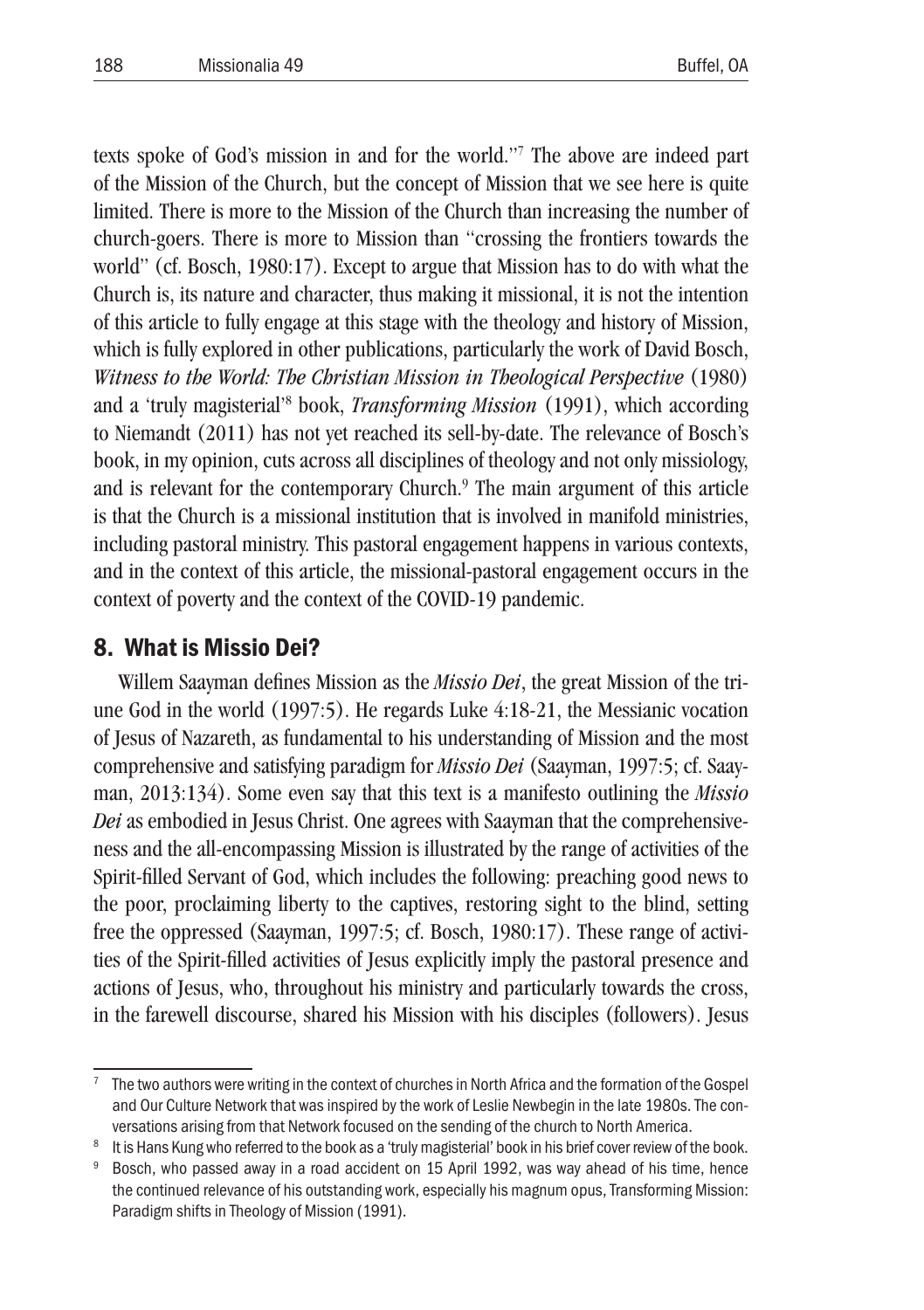said: "As the Father has sent me, so I send you" (John 20:21). One can even say he shared his Mission, pastoral presence, and responsibility with his followers. He also endowed the followers (disciples) with the Holy Spirit and transferred his vocation to them (Saayman, 2013:134). One could even refer to this transferred or shared vocation as a missional-pastoral vocation. This is a multidimensional calling and Mission that, according to Saayman, included inter alia the following: evangelising, healing and working for social justice (*theology and development*), and announcing the Year of the Jubilee (Saayman, 2013:134).

According to Andrew Kirk, *Missio Dei* (God's Mission) was first used at the Willingen Conference of the International Missionary Council in 1952, with reference to the purposes and activities of God and for the whole universe (Kirk, 1999:25; cf. Bosch, 1980:227). This acknowledgement of the fact that Mission is God's Mission, in contrast to a witness' Mission, is also appreciated by Bosch, who refers to it as "a decisive shift towards understanding mission as God's mission (*Missio Dei*)" (1991:389). Mission is not merely an aspect of the existence of the Church, but it is "at the heart of the Church's life" (Kirk, 1999:30). The centrality of Mission to the being of the Church is also appreciated by Saayman and Newbegin who correctly affirm that mission "is central to the life and being of the church, that is; mission belongs to the very being of the church" (Saayman, 1997:6; cf. Newbegin, 1995:1).

*Missio Dei* is God's Mission. Godself is the subject, the initiator of Mission, and not the witness. God is the author of Mission (Bosch, 1980:75). It is not the Mission of the witness or agents of Mission, but God's Mission. It is an attribute of God who is a missionary God (Bosch, 1991:390). Bosch concurs with Moltmann, who said: "It is not the church that has a mission of salvation to fulfil in the world; it is the mission of the Son and the Spirit through the Father that includes the church" (Bosch, 1991:390). As cited by Roxburgh and Boren (2009:20), Rowan Williams, former archbishop of Canterbury, opines that "it is not the church of God that has a mission. It is the God of mission that has a church." Hans Kung is also of the view that "God is at work in the church among *men* (sic) and through *men (sic)*" (Kung, 1967:265). 10 Though, it is important to note that Kung was arguing not necessarily in the context of Mission but the ecclesiology and the oneness (unity) of the Church.

The Church is by its very nature a missionary institution to the extent that if it ceases to be missionary, it ceases to be a church (Kirk, 1999:30). A church that is not missionary, in my view, is not different from a social club. Equally, a church that is not pastoral or not caring like a shepherd is not a church. Lesslie Newbegin also acknowledges that more and more Christians have come to "recognise that a church that is

<sup>&</sup>lt;sup>10</sup> We will have to pardon the theologians of the past who are products of their time and lived when there was still no sensitivity to the use of inclusive language.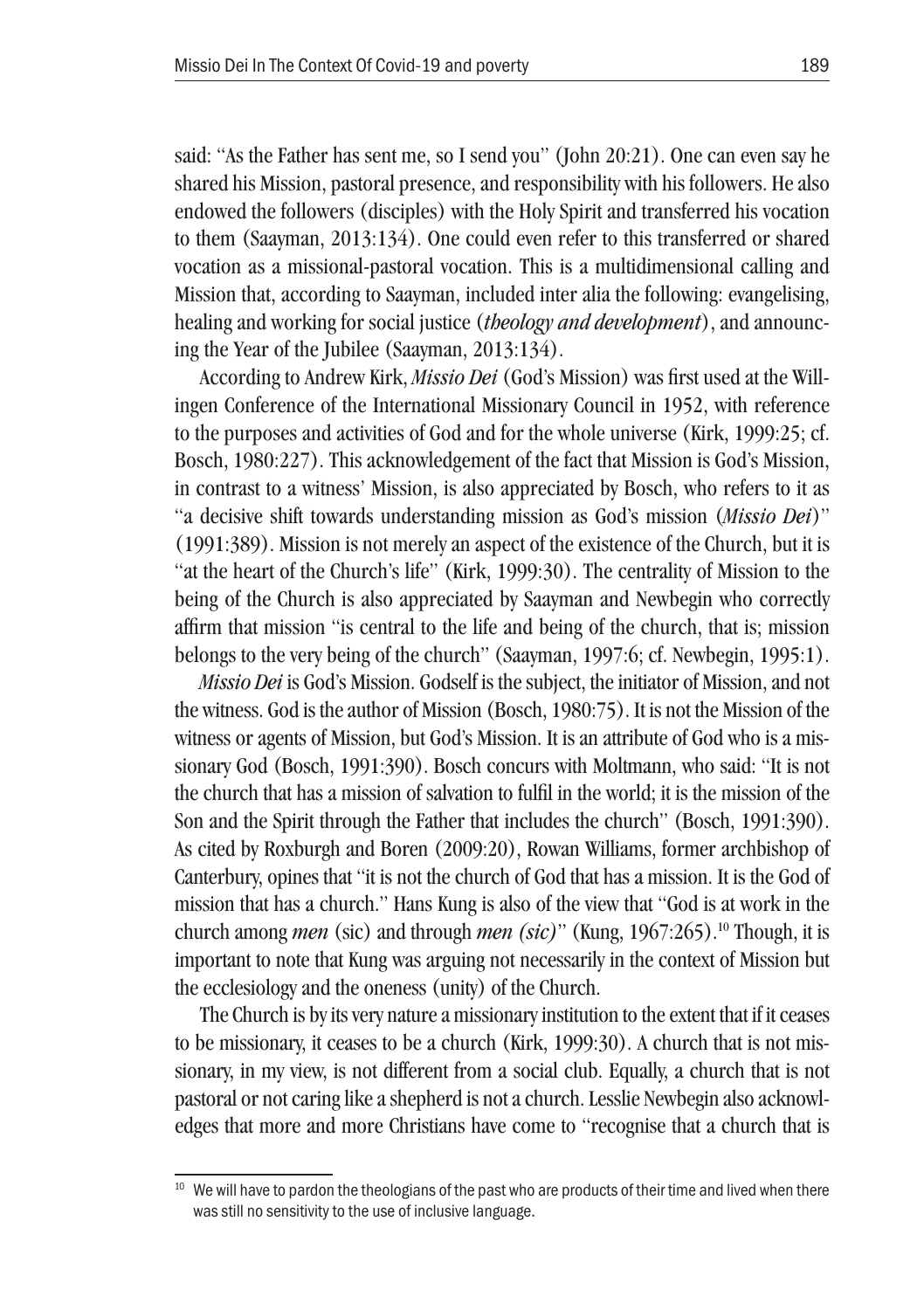not 'the mission church' is not a church at all" (Newbegin, 1995:2). I would add that a church that is not a caring community is not a church at all. According to Bosch, it is the Church and the Christian faith<sup>11</sup> that is intrinsically missionary (Bosch, 2008:8). Gerkin sees the Church as "a Community of mission", a community that seeks to be faithful to the Lord (1997:127). According to Gerkin, the Church is called out of itself into the world around it, who cites H. Richard Niebuhr who said: "The church loses its character when it concentrates on itself and seeks to make the love of the Church the first commandment" (1997:127). Therefore, the missional nature of the Church cannot be divorced from its pastoral responsibility, not only to its members but to all members of society. It is for that reason that the proposed direction is that of a missional-pastoral approach in the context of poverty and COVID-19.

### 9. Missio Dei, missionary or missional? That is the question.

The question may be posed as to why this paper is proposed in a missional-pastoral approach? Firstly, why the word missional? In the article *Missionary or Missional? A Study in Terminology* (2010), Saayman grapples with the two terms and attempts to obtain clarity. Saayman correctly argues that there are no clear etymological differences in the two terms, missionary and missional, as both derive from the word mission (2010:5). According to Saayman, the difference between the two lies in contextual factors, as the term missional had its origin in work done by the Gospel and Our Culture Network in the North Atlantic (Saayman, 2010:5; Roxburgh & Boren, 2009:9). That was the work inspired by Leslie Newbegin, who was concerned with the radical need to re-missionise the modern West (Roxburgh & Boren, 2009:9). That was after Newbegin had spent decades in India and returned to Britain to a world and a very strange country that needed refocussing and re-missionising (Roxburgh & Boren, 2009:9; cf. Dames, 2008:56). Those involved were grappling with the question of churches that seemed to have lost touch with the biblical texts that spoke of God's Mission in and for the world (Roxburgh & Boren, 2009:9-10). It was in that context that the term missional was used in relation to the Church. They understood missional as "an invitation for people to consider a new way of being the church" (Roxburgh & Boren, 2009:31). Self-understanding and identity of the Church are critical. In my view, this new way must start with the Church's self-understanding of herself. What is the Church, and what is the nature of the Church? The Church should be very conscious of its missional nature, precisely because God of the Church is missional. God is active in the world, and God is the originator of Mission. The Church of the missional God must therefore be

<sup>11</sup> Bosch also says that Christianity is Missionary by nature, otherwise it denies its raison d'etre (Bosch, 1991:9).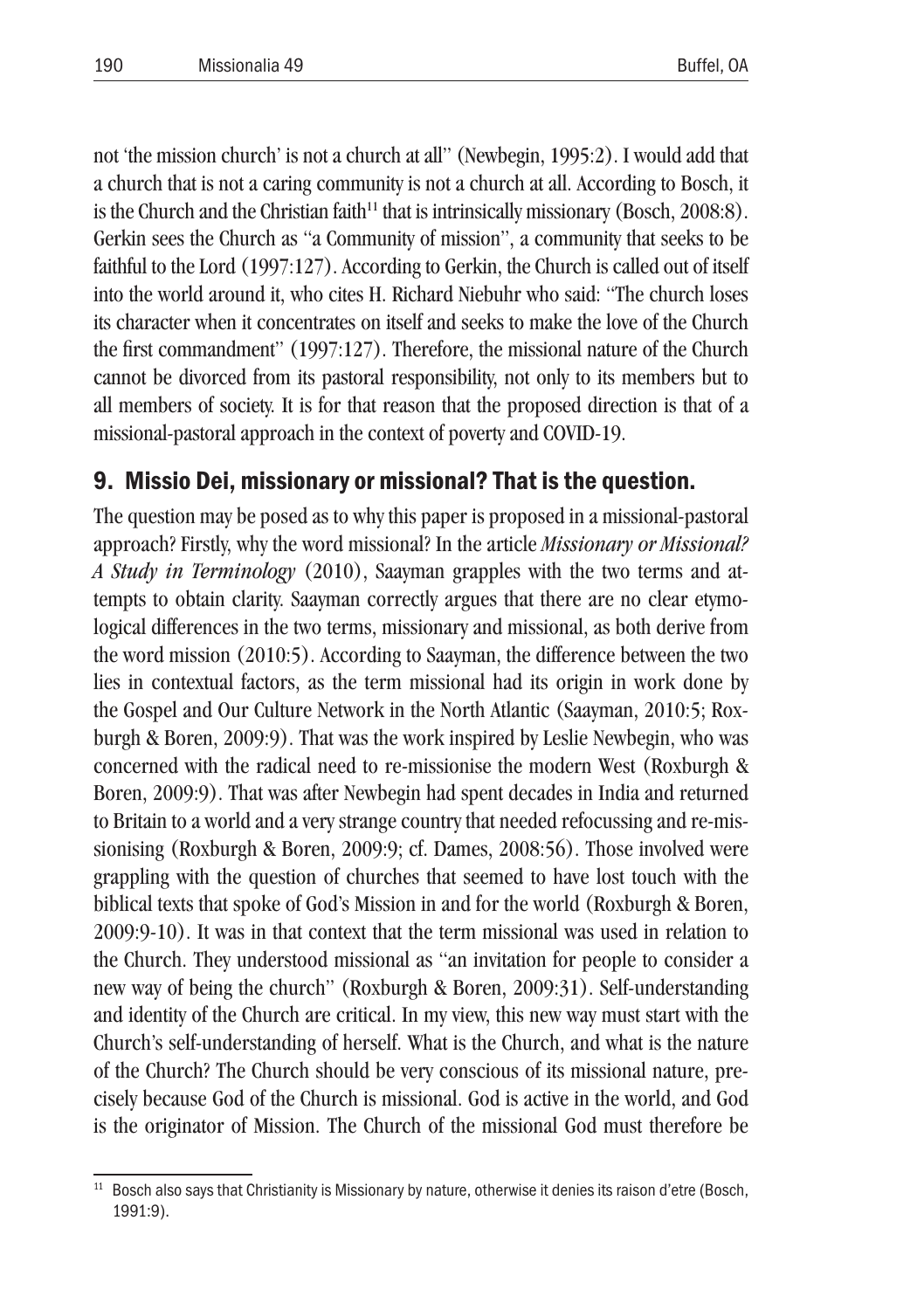obedient to God's command to be missionary in various contexts. This is also the command to be a caring (*shepherding/pastoring*) church. The Church, therefore, must be both missional and pastoral as it becomes obedient to God's command.

What Bosch wrote decades ago remains valid today, regarding the issue of the Mission that was in crisis: "The danger then, however, is not merely of becoming irrelevant to the situations in which we live but also of being disobedient to the Lord who has called us to mission" (1980:3). That is the danger if we cling to the one dimension of Mission at the expense of other responsibilities, particularly at the expense of the nature and character of the Church, which should be missionary in nature and character, and which should among other things include the Church's pastoral ministry.

#### 10.The pastoral responsibility of the Church as an important part of Missio Dei

As pointed above, many of the "missionary activities" or dimensions in the image of a prism referred to by Bosch and supported by Kritzinger are also part of the dimensions that are very present in Practical Theology, particularly in pastoral care (see Bosch, 1980:228; Kritzinger, 2008:33). These dimensions relate to theology as a witness to the Christian Community in worship, proclamation, service (*diakonia/ theology and development*), and daily living. These various dimensions do not focus only on the pastor, but on the "whole people of God in the variety of its witness and service, as it lives in, with and for the world" (Ballard & Pritchard, 2006:29). To this, both Missiology and pastoral care have a role to play as theological disciplines. They have a role to play in ministry, that is, the interconnectedness of Ministry that Osmer refers to as the "Web of Life" (2008:15). As Osmer correctly argues, "Ministry in its various forms is interconnected" (2008:15). It is in the spirit of interconnectedness that I propose a missional-pastoral approach in the context of poverty. Osmer borrows this interconnectedness from the perspective of Bonnie Miller-McLemore's metaphor that describes Practical Theological interpretation as the "living human web" drawing attention to various forms of interconnection according to this image of a "living human web" which is a correction of the individualistic, therapeutic focus of pastoral care in the past century (Osmer, 2008:15, 16).

What has been said about God being at work in the world can also be said about God being at work in pastoral ministry, be it by pastors, caregivers, representative Christian persons or Christians as they engage in mutual care. Pastoral ministry is the responsibility of all Christians and not only the clergy, in line with the emphasis of Luther and other reformers on the priesthood of all believers (Gerkin, 1997: 42). It is also no longer the care of only individuals, but according to Gerkin, "the care of the entire community of faith" (1997:51). It is the Mission of God that mandates the caring of all, by all. *Missio Dei* can also be understood to be about God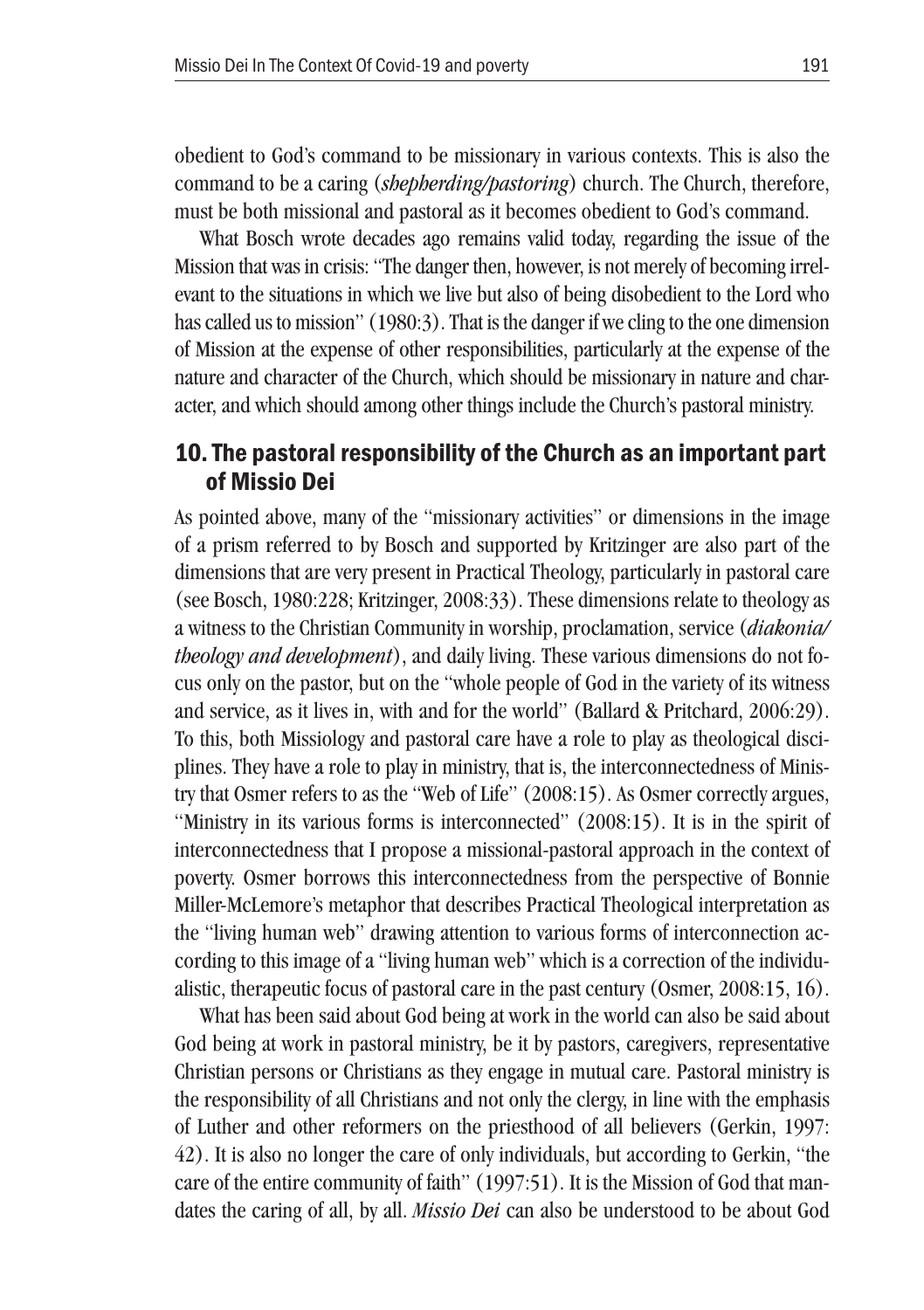being at work in the world through the pastoral interventions of the Church and its functionaries and members as they do pastoral care, including mutual care, in specific contexts. In the case of this article, the context is marked by the COVID-19 pandemic and poverty, and all associated socio-economic and political evils.

In my view, this *Missio Dei* includes activities or engagements of the Church which do not exclude the pastoral work, particularly pastoral care, which Clebsch and Jaeckle define as follows:

Pastoral care consists of helping acts by representative Christian persons, directed towards the healing, sustaining, guiding and reconciling of troubled persons, whose troubles arise in the context of ultimate meanings and concerns (Clebsch & Jaekle, 1967:4; Lartey, 2003:21;).

It is important to note that already in the early 1960s, Clebsch and Jaeckle recognised the importance of context. Lartey points out that this explanation has become standard and classical, and on which other definitions are based. In the spirit of the multidimensional nature of Mission, Bosch includes a much more comprehensive list of acts, as missionary activities in Mission when he says: "Mission is a multifaceted ministry, in respect of witness, service, justice, healing, liberation, peace, evangelism, fellowship, church planting, contextualisation, and much more" (1991:512). The pastoral acts referred to above are part of God's Mission, through which God facilitates various ways and areas of ministry. Here, I do not necessarily challenge the independence of the two disciplines: Missiology<sup>12</sup> and Practical Theology,<sup>13</sup> which includes pastoral care as one of its sub-disciplines. The two share a lot, more than any other discipline. Therefore, it is puzzling that when a merger of former Departments of Practical Theology with other Departments was considered at Unisa, the natural choice became Philosophy, Practical Theology, and Systematic Theology<sup>14</sup> (including Theological Ethics). The motivation could not have been theological or academic, but rather political (nasty politics of the academia). 15

At Unisa Missiology is a discipline in the Department of Missiology, Church History and Christian Spirituality, and Practical Theology is a discipline in the Department of Philosophy, Practical Theology and Systematic Theology (which includes Theological Ethics).

<sup>&</sup>lt;sup>13</sup> Practical Theology is a discipline in the Department of Philosophy, Practical Theology and Systematic Theology (which includes Theological Ethics).

<sup>&</sup>lt;sup>14</sup> The historical jury will one day judge (leniently or harshly) the merits or otherwise of the merger that did not merge Practical Theology with Missiology, Church History and Christian Spirituality but rather Philosophy, Practical Theology and Systematic Theology.<br><sup>15</sup> If one day research was to be undertaken, I suspect the motivation is likely to border on personal

interests, egos, and possibly unfounded fears that related to positions and power. This is notwithstanding that as a member of the merged Department I have experienced some enriching collegiality and friendship from members of the disciplines that under normal circumstances do not belong together,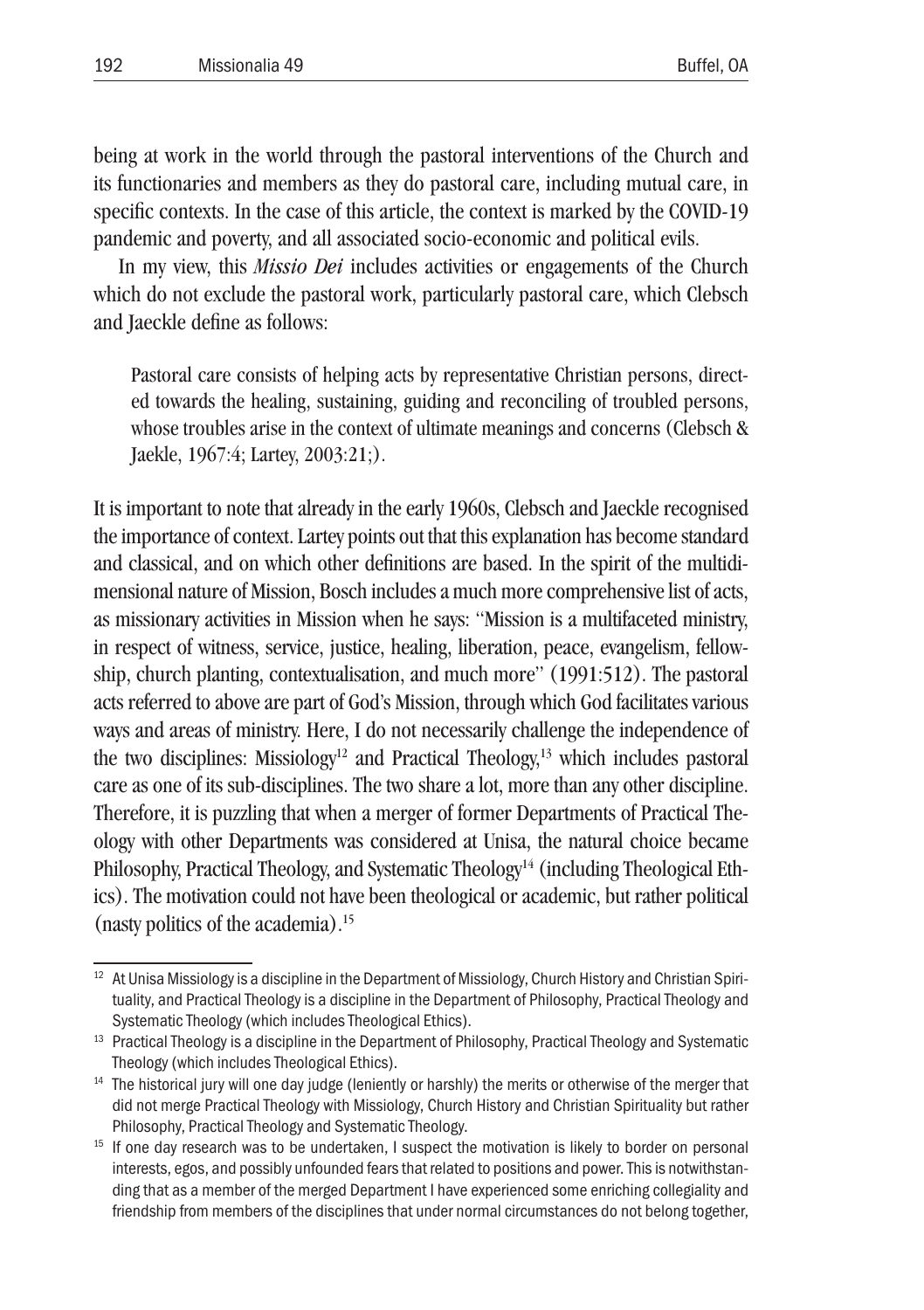### 11. Missional-Pastoral approach in the context of poverty and COVID-19

The starting point of the missional-pastoral approach in an impoverished community like Zandspruit informal settlement is the Church's self-understanding of herself as one body of Christ that has been called and mandated to live, not only for itself, but to equally live for others. It is a body that belongs not to its members or leaders, but to God who is a missionary God. God is the originator of the *Missio Dei,* and the Church has to be faithful and obedient to God of the Church and to Christ, who is head of the Church, whose ultimate objective is to increase the love of God and neighbour (Gerkin, 1997:127). The Church must be pastorally present in struggling communities such as Zandspruit. If that were the case, we would have seen the Church pastorally present in the struggles of the community of Zandspruit, including the presence during service delivery protests. The missional Church must articulate and live out the call of the Gospel to be concerned for and actively involved in social ministries that provide more than just soup kitchens and distribution of old, unwanted clothes. As Gerkin points out, the Church must: "Be concerned for and be actively involved in social ministries that care for the dispossessed, the homeless, and victims of political and economic injustice everywhere" (1997:128).

Gerkin cites Dieter Hessel who said:

Since God is radically social, all modes or dimensions of ministry are social in ways that encompass both personal growth and political responsibility. Congregations must develop the modes of ministry with intentionality and competence, so that ministry contributes to social transformation as well as human fulfilment, to the health of community and country as well as congregational renewal, to local/ global action as well as to church growth (Gerkin, 1997:128).

As the Church gets involved in social ministries, the purpose of which is to transform society, due consideration must be given to the agency of the impoverished communities. Therefore, the Church must be involved in an empowering ministry and must be prophetically and pastorally present in the struggles of the poor.

## 12.Conclusion

In this article, I have attempted to make a case for the Church to be both missional and pastoral in its character, and proposed a missional-pastoral approach. The starting point for such an approach is a self-examination of the Church, bringing the realisation that the Church is a missional body that has been mandated by Jesus

particularly from the discipline of Philosophy, which is not a theological discipline.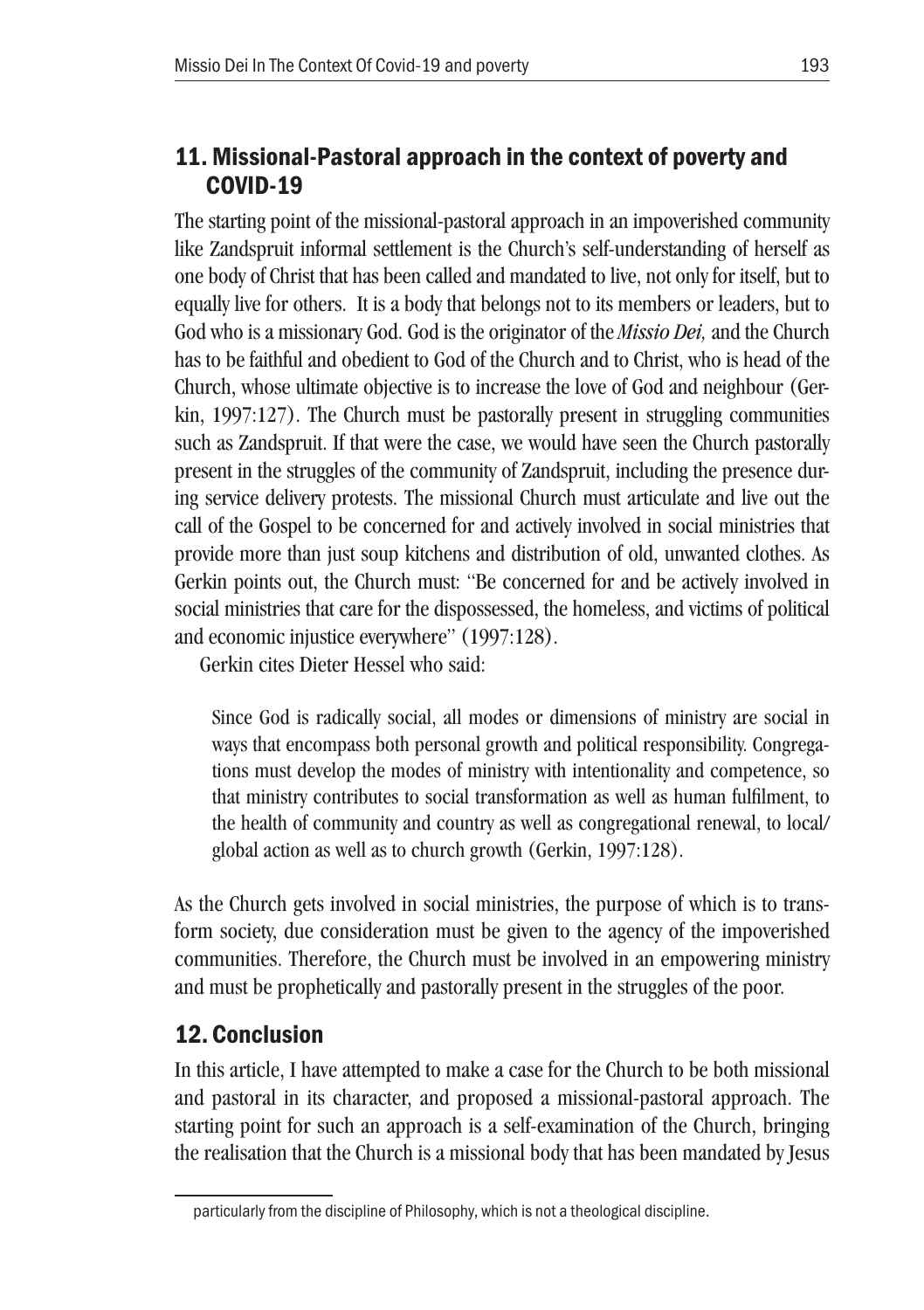Christ, the head of the Church, to live out its missionary and pastoral responsibilities. The Church is not the author of the Mission, but the author of Mission of the Church is God, to whom the Church must be obedient; hence, the Mission is referred as the *Missio Dei*. This Mission of God must be lived out in specific contexts. In the case of the article, the context of living out its *Missio Dei* is the context of COVID-19 and poverty in impoverished communities such as Zandspruit.

#### Bibliography

- Ballard, P. & Pritchard, J. 920060. *Practical theology in action* (2nd Edition). London: SPCK. Bosch, D. 919800. *Witness to the world: The Christian Mission in theological perspec-*
- *tive*. Eugene, Oregon: Wipf & Stock.
- Bevans, S.B. & Schroeder, R.P. (2004). *Constants and Context: A theology of Mission today*. Maryknoll, New York: Orbis Books.
- Bosch, D. (1991). *Transforming Mission: Paradigm shifts in Theology of missions*. Maryknoll, New York: Orbis Books.
- Chen, N, Zhou, M, Dong, X, Qu,J, Gong, Han, Y . . . Zhang, L. (2020). Epidemiological and Clinical Characteristics of 99 cases of 2019 Coronavirus Pneumonia in Wuhan, China: descriptive study, in *The Lancet*. January 30, 507-513. http://doi.org/1016/ S140-6736(20)30211-7 (accessed 28-04-2020).
- Chung, M., Bernheim, A., Mey, X., Zhang, N., Huang, M., Zeng, X., Cui, J., Xu, W., Yang, Y., Fayed, Jacobi, A., LI, K., Li, S. & Shan, H. (2020). CT imaging features of 2019 Novel Coronavirus (2019-nCov). *Radiology*, 295(1), 203-207.
- Clebsch, W. & Jaekle, C. (1964). *Pastoral care in historical perspective*. New Jersey: Prentice Hall.
- Dames, G.E. (2008). Missional encounters of the Gospel engaging cultural edges as agents of adaptive change. *Practical Theology in South Africa,* 23(1), 55-79.
- Dlamini, P. (2020). COVID-19 coronavirus: Life unusual, in City Press.
- Du Plooy-Cilliers, F, Davis, C, and Bezuidenhout, R. (2014). *Research Matters*. Cape Town: Juta Legal and Academic Publishers.
- Evangelical Lutheran Church in Southerna Africa. *2020. ELCSA ALMANAC*. Bonaero Park: Evangelical Lutheeran Church in Southern Africa.
- Gerkin, C. (1997). *An introduction to pastoral care*. Nashville: Abingdon Press.
- Gilbert, M., Pullano, G., Pinotti, F., Valdano, E, Polleto, C, D'Ortenzio, E . . . Colizz, V. (2020). Preparedness and vulnerability of African countries against importation of COVID-19: A modelling study. *Lancet,* 395, 871-877. Doi: http://doi.org.1016/S0140- 6736(20)30411-6 (accessed 28-05-2020).
- Guan, W., Zheng-yi, Ni, Z, Liang, Hu. Y, Ou, C, He, J . . . Zhong, N.S. (2020). Clinical characteristics of Coronavirus disease 2019 in China. *The New England Journal of Medicine.* 1708-1720 http://nejm.org.doi (accessed 29-05-2020).
- Guarner, J. (2020). Three emerging Coronaviruses in two decades: The story of SARS, MERS, and now COVID-19. *American Society for Clinical Pathology*, 153, 420-421.
- Heyns, L. & Pieterse, H. (1990). *A primer in practical Theology*. Pretoria: Gnosis.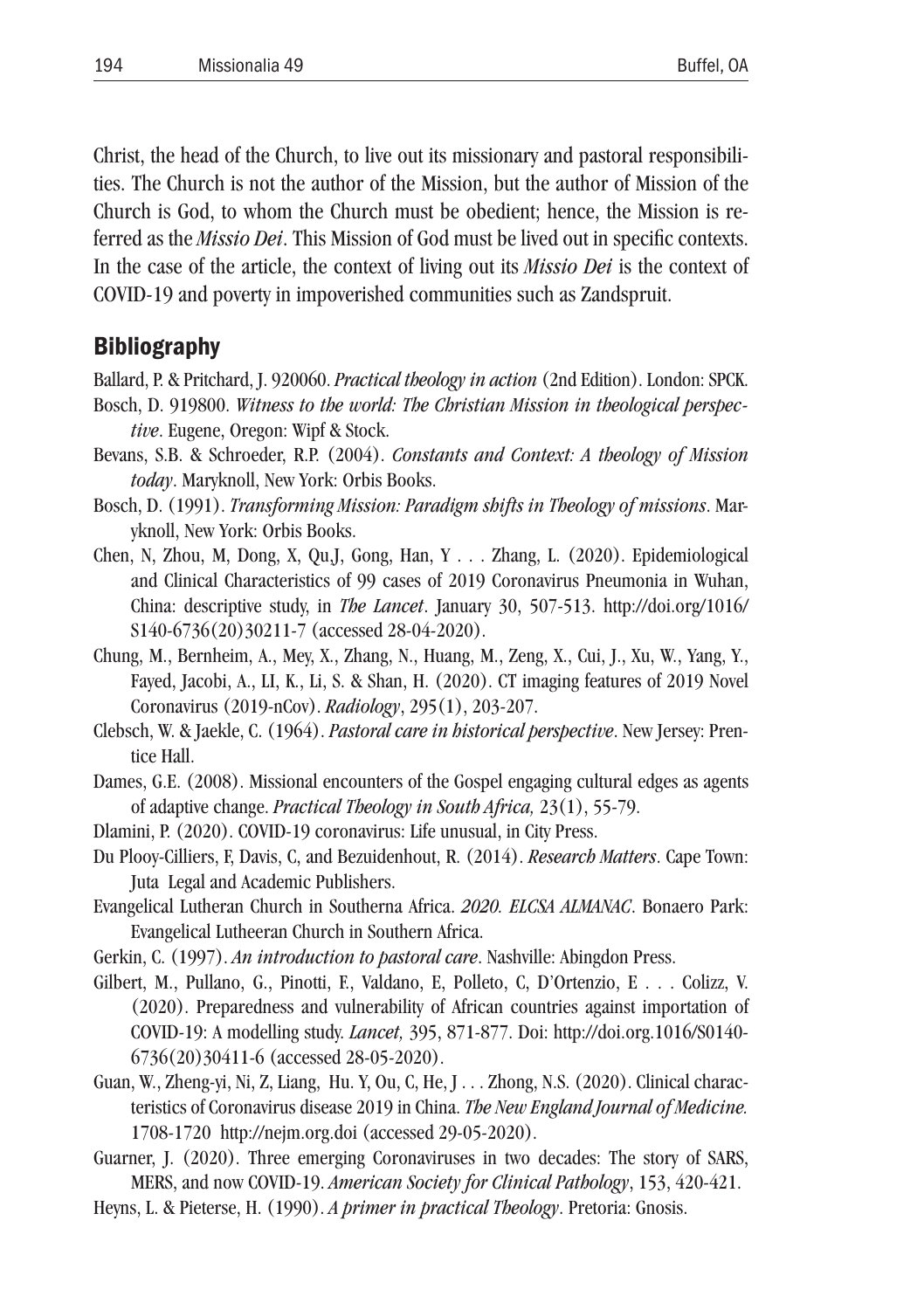Hiltner, S. (1958). *Preface to pastoral Theology*. Nashville: Abingdon Press.

- Holshue, M, De Bolt, C, Linquist, M, Lofy, H, Wiesman, J, Holiance, B … Cohn, A. (2020). First case of 2019 Novel Coronavirus in the United States. *The New England Journal of Medicine*. http://www.nejm.org.doi (accessed 26-05-2020)
- Kirk, J.A. (1999). *What is Mission? Theoretical explorations*. London: Darton, Longman and Todd Ltd.
- Kritzinger, J.N.J. 2011. "Mission as . . ." must we choose: A dialogue with Bosch, Bevans and Schoeder and Schreiter in the South African context. *Missionalia: Southern African Journal of Missiology,* 39(1), 32-59.
- Kung, H. (1967). *The Church*. London and Tunbridge Wells: Search Press.
- Lartey, E.Y. 2003. *In living colour: An intercultural approach to Pastoral care and counselling*. London and Philadelphia: Jessica.
- Maluleke, R. (2021). *Quarterly Labour Force Survey (QLFS) Q2:2021*. Pretoria: Stats SA RSA.
- Miller-McLemore, B. (2012). *Christian Theology in Practice: Discovering a Discipline*. Grand Rapids, Michigan: William B. Eerdmans Publishing Company.
- Newbegin, L. (1995). *The Open Secret: An Introduction to the Theology of Mission*. Grand Rapids, Michigan: William B. Eerdmans Publishing Company.
- Niemandt, C. (2011). "Blogging" David Bosch and transforming Mission. *Missionalia*: *Southern African Journal of Missiology,* 39 (1/2), 60-81.
- Ngcukaitobi, T. 2018. *The land is ours: South Africa's first black lawyers and the birth of constitutionalism.* Cape Town: Penguin Books.
- Nkengasong, J. & Mankoula, W. 2020. Looming threat of COVID-19 infection in Africa: Act collectively and fast (Comment), in *Lancet*, 395.
- Osmer, R. (2008). *Practical theology: An introduction*. Grand Rapids, Michigan.
- Roxburgh, A.J. & Boren, M.S. (2009). *Introducing the Missional Church: What it is, why it matters, how to become one*. Grand Rapids, Michigan: Baker Books.
- Saayman, W. (1997). *Christian Mission in South Africa*. Pretoria: University of South Africa.
- Saayman. W. (2010). Missionary or missional? A study in terminology. *Missionalia: Southern African Journal of Missiology,* 38(1), 5-16.
- Saayman, W. (2013). Mission as theological education: Is Christian mission history coming full circle? *Missionalia: Southern African Journal of Missiology*, 41(2), 133-145.
- SAPA. (2014). Zandspruit shack removal protests subsides, in *Mail and Guardian* Retrieved from: http://www.mg.co.za/article/2014-02-19-zandspruit-shck-removal-protest-subsides (Accessed 26 May 2020).
- Smith, M. (2018). *Confronting poverty: The South African crisis*. Auckland Park: Fanele.
- Statistics South Africa. (2021). *Media release of 1 June 2021: Quarterly Labour Force Survey (QLFS) Q1:2021.* Pretoria: Stats South Africa-RSA. Retrieved from: statssa.gov.publications/PO21/Media%20release%20QLFS%202021 (Accessed 10 October 2021).
- Turok, B. (2018). South Africa should not be polite about inequality. *Confronting inequality: The South African crisis*. Auckland Park: Fanele.
- Turok, B. (2019). Open letter to members of parliament. *New Agenda: South African Journal of Social and Economic Policy*, 75, 19.